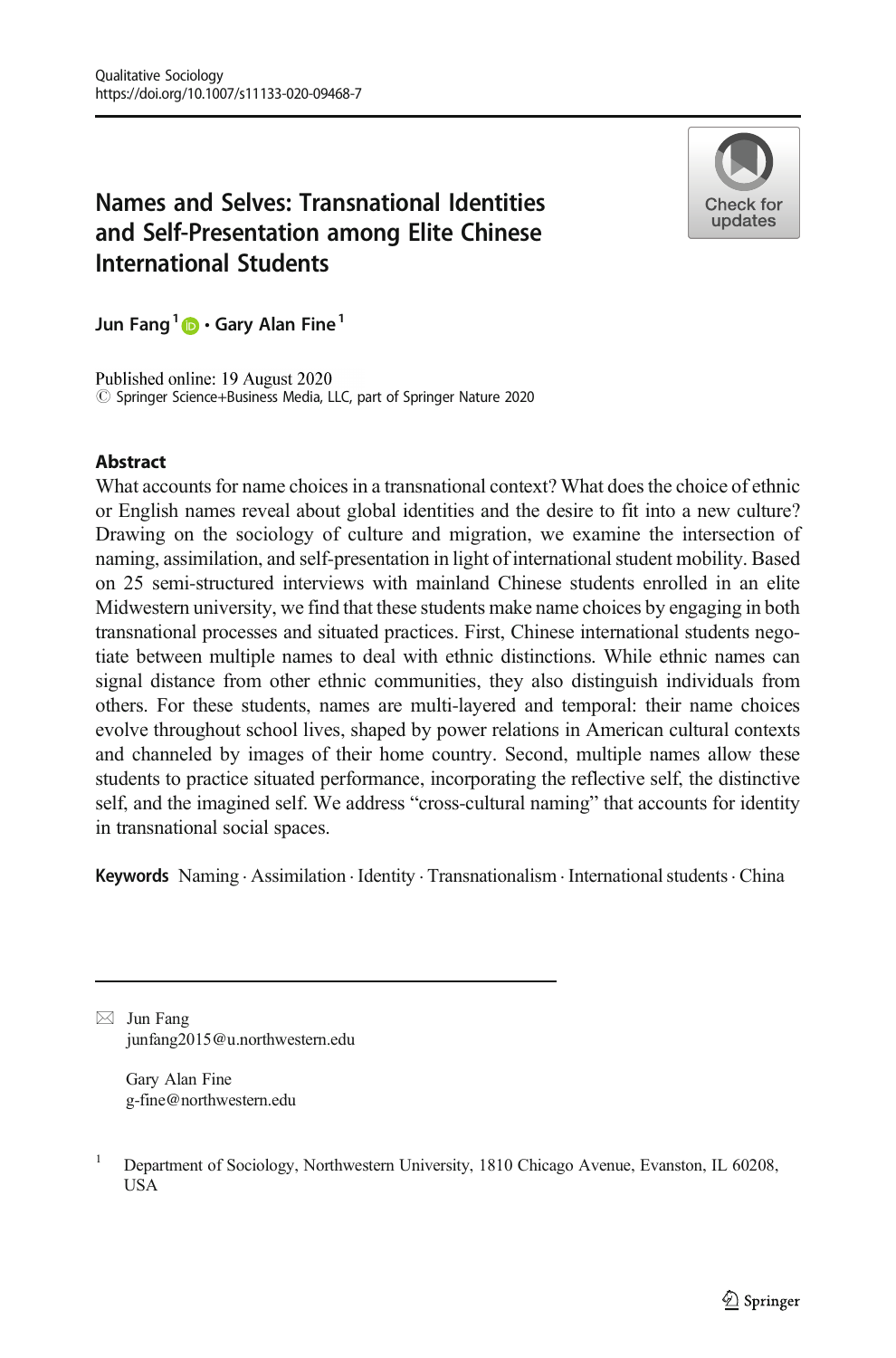## Introduction

If a name is not rectified, then what is said cannot be followed. If what is said cannot be followed, then nothing can be accomplished. Confucius, 551-479 BC, The Analects

Naming an infant is one of the most salient decisions of new parents. Names selected before a child is known as a *person* affect life choices and chances. These designations reveal gender, often race, sometimes social class, and even cultural preferences (Lieberson [2000\)](#page-20-0). The choice of moniker can honor family, celebrities, or fictional characters, or may be something that just sounds right. Although most people keep their natal names, name changing occurs for a variety of reasons, including a new personal self or revised public identity. Confucius argues that the name must correspond to the thing itself, and this reminds us that we often learn a name before we know the person; the name shapes how we know the person.

But what happens when one migrates? Does a new environment with different naming practices require a new appellation? Further, under what circumstances does global linguistic hegemony impel the creation of an "English-appropriate" name? Mostly based on quantitative analyses, a growing literature in cultural sociology treats personal names as an ideal site to examine assimilation and taste (Gerhards and Hans [2009;](#page-19-0) Lieberson [2000](#page-20-0)). Ethnic names reveal gendered patterns (Sue and Telles [2007\)](#page-20-0) and affect occupational achievement (Goldstein and Stecklov [2016](#page-20-0)). Additionally, naming reflects fashion, or "trends in tastes" (Crane [2002,](#page-19-0) 43; Obukhova et al. [2014](#page-20-0)).

We contribute to this existing literature in two ways. First, we examine naming and assimilation through a transnational lens, foregrounding identity negotiation when one uses multiple names at a given time, rather than a single name, and when one is more of a transnational actor, rather than a permanent immigrant. Second, we focus on self-naming, instead of name-giving patterns or parental naming, examining how individuals negotiate name choices in their public presentation, a form of impression management.

To understand the socio-politics of global identity through naming choices we examine the decisions of Chinese international students, especially those attending American high schools and colleges. Among the one million international students in American colleges and universities, an estimated one-third are from mainland China (IIE [2019](#page-20-0)). Compared to other communities, Chinese international students are more likely to adopt, use, and change English names, either before or after they come to study in the United States (Hsu  $2009$ ).<sup>1</sup>

Synthesizing insights from cultural sociology and migration scholarship, we examine naming practices in transnational contexts. We first investigate how Chinese international students negotiate their ethnic names and multiple English names, dealing with ethnic boundaries, assimilation, power dynamics, and temporality. Additionally, we show how these students use their multiple names across social groups and settings, and how they construct a sense of self by assigning symbolic meanings to their English names. In this, we speak of the process of "cross-cultural naming."

<sup>&</sup>lt;sup>1</sup> The dominance of the English language and American culture is such that few American students in China or international workers create unique Chinese language names, identify with the names that they are given, or see these names as anything other than functional for communication. Many "Chinese" names are merely transliterations of English language names, thus, functionally the same name.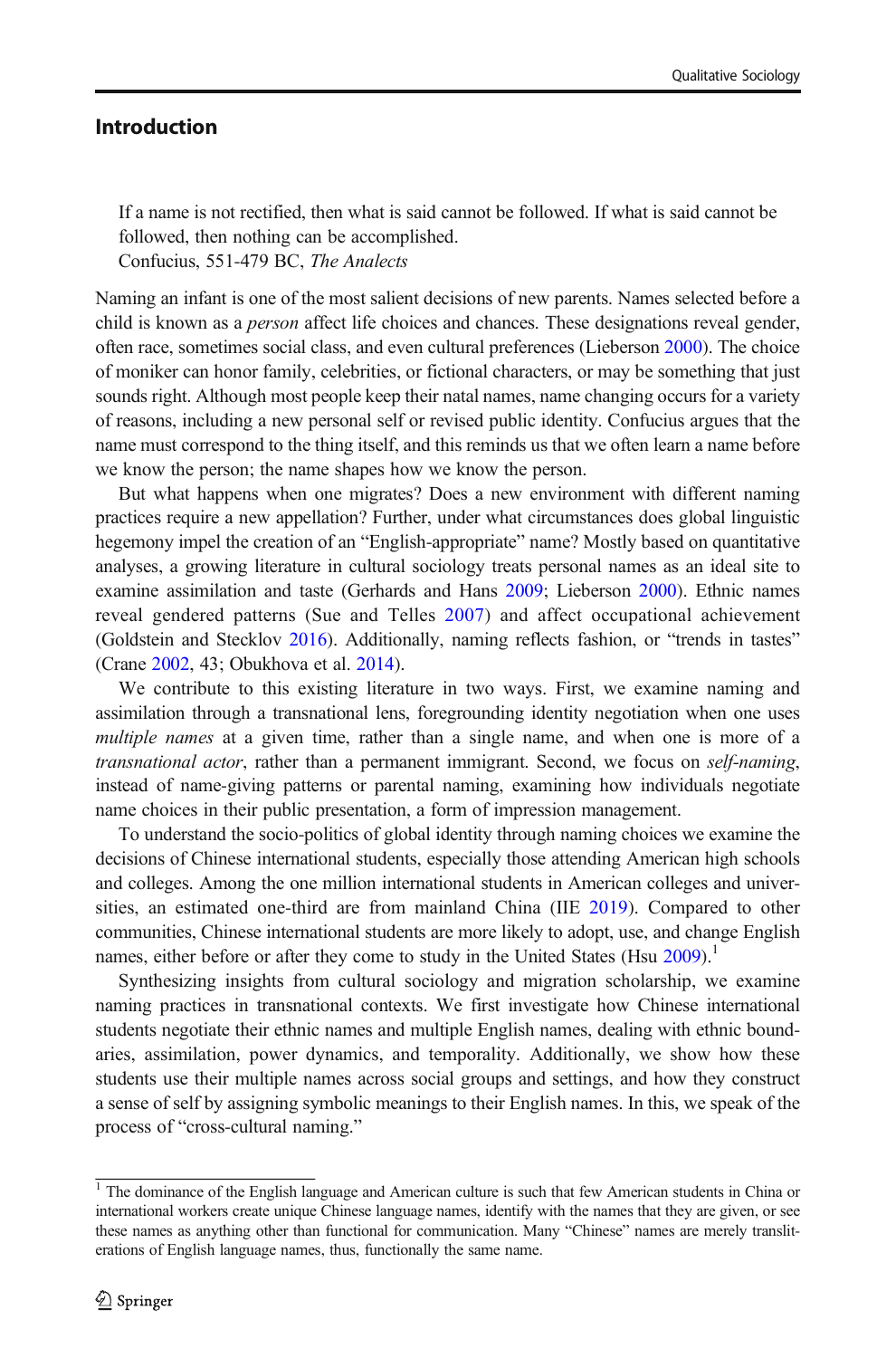#### Naming, Assimilation, and Transnationalism

Sociologists of culture and migration have treated first names as indicators of ethnic belonging and cultural assimilation (Lieberson [2000](#page-20-0); Watkins and London [1994](#page-20-0)). While choosing first names from the host society indicates a desire for assimilation among immigrant parents, giving names common in the homeland suggests ethnic maintenance. In contrast to classical assimilation theories that posit an eventual breakdown of ethnic boundaries, more contemporary theories emphasize the possibility of maintaining ethnic identity in this process. Among them, "segmented assimilation" (Portes and Zhou [1993](#page-20-0)) recognizes a pluralistic and fragmented environment in the host society, which permits ethnic maintenance in the adaptation to nondominant segments of the society. Similarly, Alba and Nee [\(2003\)](#page-19-0) consider the possibility that the "mainstream" evolves in the process of assimilation. For immigrant parents, choosing personal names involves a negotiation between competing influences of two cultural contexts that coevolve (Drouhot and Nee [2019\)](#page-19-0).

In his seminal study of naming patterns of ethnic and racial groups in the United States, Lieberson ([2000\)](#page-20-0) finds that various immigrant groups—Asians, Jews, Mexican Americans, and African Americans—adopted "American" names for their descendants, although pre-migration dispositions (i.e., linguistics, religion) continue to influence name giving practices in the host society. Later studies focusing on Mexican Americans suggest that ethnic boundaries will decline due to assimilation, but ethnic markers persist in personal names. Sue and Telles [\(2007\)](#page-20-0) find that, compared to immigrant Hispanics, US-born Hispanics are more likely to adopt translatable English names for their sons, which indicates rapid assimilation as well as maintaining ethnic ties. They suggest that a "different kind of assimilation" is at play, providing a bridge between Old World practices and new ones. As a result, ethnic and cultural boundaries in naming practices can be crossed, shifted, and blurred, as in the case of immigrants in Germany (Gerhards and Hans [2009](#page-19-0)).

Building on this literature, we theorize how individuals make name choices in a transnational context through multiple cultural repertoires. Naming informs identity and belonging in light of international student mobility. While closely tied to their homelands, international students develop networks and identities in a new cultural space (Brooks and Waters [2011\)](#page-19-0). As such, international students are embedded in what Levitt and Schiller ([2004](#page-20-0)) call "transnational social fields," in which they incorporate cultural repertoires located both in the host country and transnationally. The case of international students allows us to explore how ethnic boundaries are negotiated in those in-between spaces.

#### Multiple Names, Taste, and Performativity

Examining names in a transnational context foregrounds a less-discussed social phenomenon: individuals can own multiple names. Illustrations include nicknames (Bierbach and Birken-Silverman [2007](#page-19-0)) and parallel names used in Asian and Jewish immigrant communities (Lieberson [2000](#page-20-0); Zhang et al. [2016\)](#page-20-0). The use of multiple names is a linguistic choice, as well a social one. Unlike many immigrants whose home languages use the English alphabet, Chinese and Jewish immigrants often have two sets of given names in different alphabets. Parallel names create more space for signaling identity to multiple ethnic audiences (Diao [2014](#page-19-0); Zhang et al. [2016](#page-20-0)). In a complex transnational space, however, name choices are not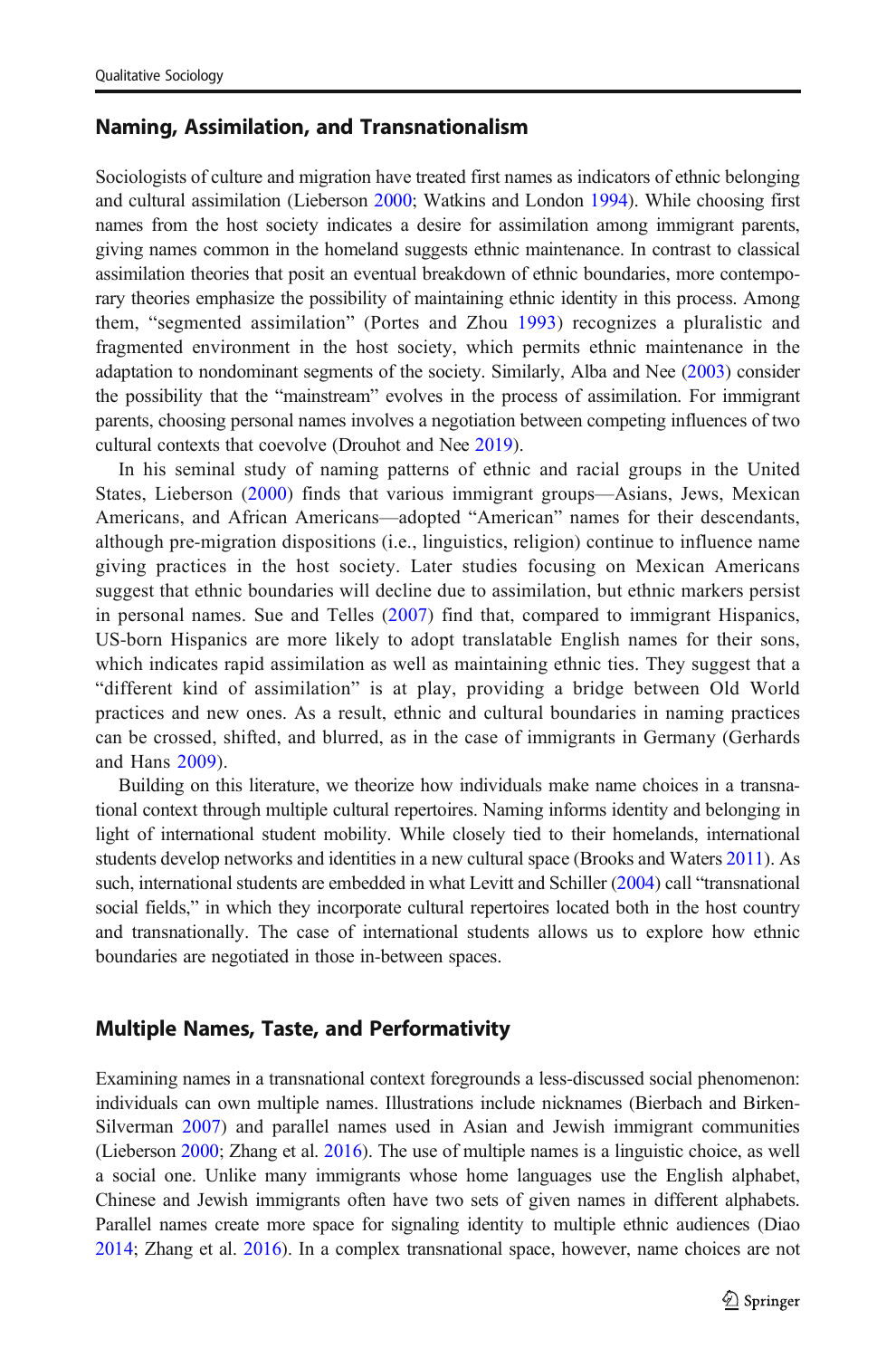limited to the boundaries within or beyond ethnic communities. Rather, we propose a broader group-based name use, emphasizing the negotiation of multiple names.

To examine changes in taste, Lieberson [\(2000](#page-20-0)) proposes a multilayered approach that recognizes external changes, internal mechanisms of taste, and historical underpinnings. For immigrants, ethnic naming preferences reflect external influences and internal mechanisms. Obukhova et al. ([2014](#page-20-0)) clarify how exogenous factors influence endogenous factors in trends of taste; in particular, politics in authoritarian regimes, such as the Cultural Revolution in China, shapes the popularity of boys' given names by elevating politically desirable names and by constraining individuals' choice of offending names.

However, the extant literature mostly uses names as indicators of tastes of name givers and, in the case of immigrants, parental attitudes toward assimilation and ethnic identity. Scant attention has been paid to self-naming practices. However, adults change their names for reasons of adjustment, as was true of assimilating American Jews (Fermaglich [2018\)](#page-19-0), or for increased informality, as in the wider public use of nicknames among politicians, reporters, and celebrities (Lieberson [2000](#page-20-0)). Focusing on self-assigned name choices in a cross-cultural context offers an opportunity to theorize self-naming and transnational identity. To achieve this, we shift the focus of the study from the "taste of name givers" to the "taste of name owners," and from "trends of taste" to the "meaning of taste." This brings us to the domain of Goffmanian presentation, in which people manage impressions (Cheang [2008](#page-19-0); Goffman [1959](#page-19-0)). In this, we identify three domains of selves, which complicate existing assimilation models.

#### English Names among the Chinese

While people in the West typically see names as defining, the Chinese view names as more amorphous. Rather than a static system, Chinese naming is an active set of practices: a system with fuzzy boundaries and performative functions (Blum [1997](#page-19-0), 358). Multiple personal names are consistent with traditional Chinese naming practices, although the degree to which Chinese students adopt and change English names in a transnational context is unprecedented. Literature in education and linguistics has well documented English naming practices among domestic Chinese students, attributing those practices to global identifications (McPherron [2009\)](#page-20-0), practical reasons (Gilks [2014](#page-19-0)), and the influence of Chinese nickname culture (Sercombe et al. [2014\)](#page-20-0). Similarly, business professionals in China, positioning themselves as modern Chinese, use English names as a device to negotiate status in the global capitalist system (Duthie [2012\)](#page-19-0). English names do not necessarily signify Westernization, as their meanings are locally constructed and thus distinctly Chinese (Henry [2012\)](#page-20-0).

Names travel easily and, sometimes, flow back to the country of origin, as in the case of Chinese students studying in the United States. Lieberson [\(2000,](#page-20-0) 114) anticipated an "internationalization of tastes," which has been intensified by student migration over the past two decades. Name choices of Chinese international students can be pragmatic, as well as related to Chinese naming cultures, English learning experiences, and socio-political contexts (Edwards [2006](#page-19-0); Heffernan [2010\)](#page-20-0). However, little is known about how assimilating Chinese students vary their use of names by negotiating tastes in names from both the home county and the host society. Guccini [\(2017\)](#page-20-0) suggests that Chinese international students prefer a distinctive name to create "a sense of recognition," highlighting the requirement of uniqueness in their name choices. Our findings echo such an emphasis on uniqueness.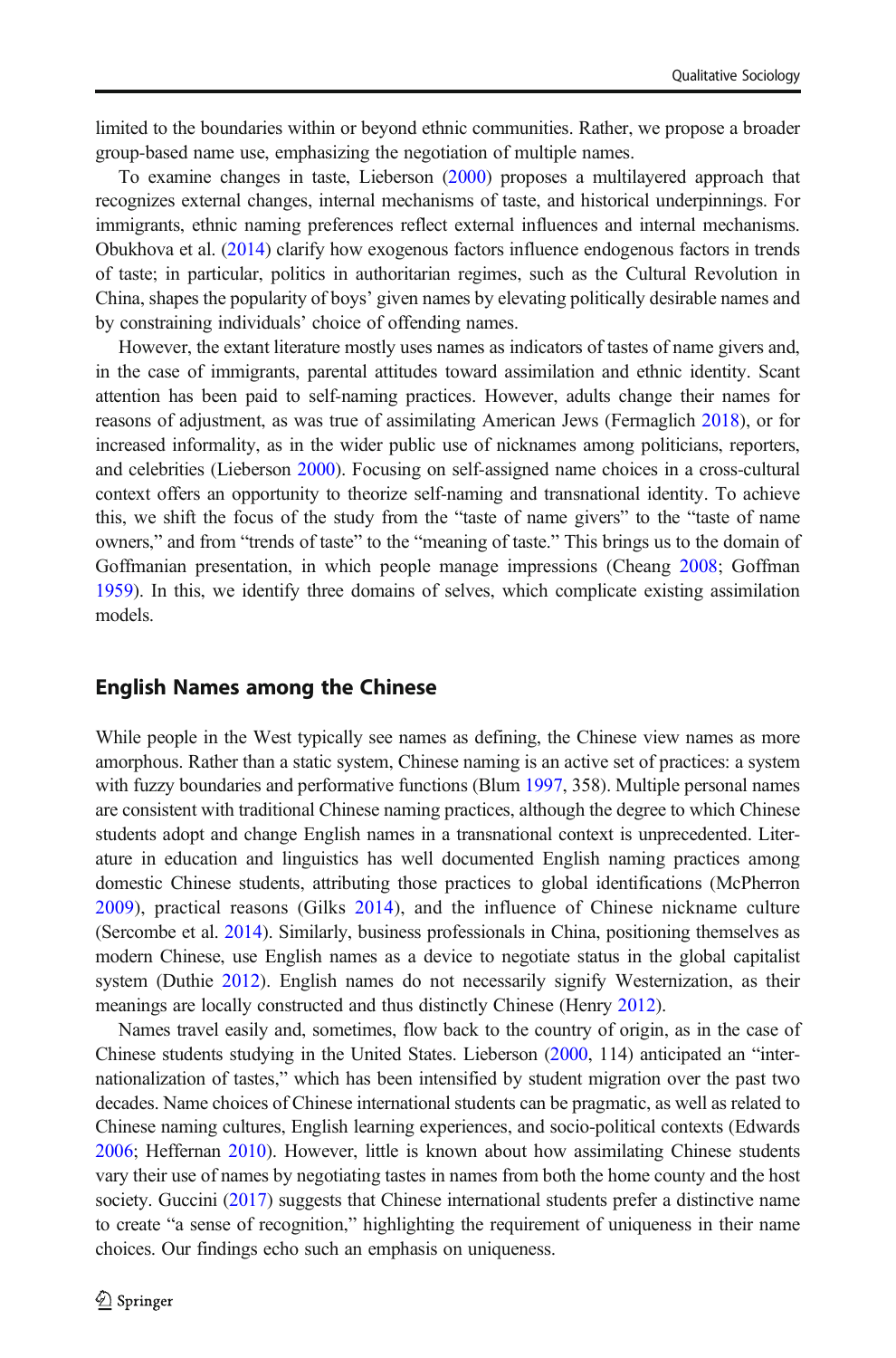Name choices carry social consequences, as they are often tied to recruitment (Kang et al. [2016](#page-20-0)), occupational achievement (Goldstein and Stecklov [2016\)](#page-20-0), and racial discrimination (Pinsker [2019\)](#page-20-0). Moreover, psychologists argue that adopting English names among Chinese international students is negatively associated with self-esteem and other psychological outcomes (Zhao and Biernat [2018](#page-20-0)). As such, understanding cross-cultural naming practices sheds light on transnational identity and challenges facing international students.

## Data and Methods

We draw on semi-structured interviews with 25 Chinese international students at an elite private university in the Midwest, a major hub for Chinese students. To recruit interviewees, we contacted the university's International Office to send a recruitment survey email to over 1,000 current Chinese international students in late 2017. We received 204 responses, which allowed us to analyze general patterns of using ethnic and English names among Chinese international students (see Table [1](#page-18-0) in Appendix).

We then selected 25 informants from these 204 responses with whom to conduct in-depth interviews in early 2018. Participants had to meet two criteria. First, they must originally be from mainland China. This excludes students from Hong Kong and Taiwan, whose English naming practices are grounded in their local histories, including colonialism. Second, they must have come to study in the US during high school or as undergraduates.<sup>2</sup> This excludes students who initially arrived for graduate programs because students who came before graduate programs were more likely to encounter the issue of name choices due to a greater need to interact with others on campus socially. Unlike Chinese graduates who come from more diverse socio-economic backgrounds, over 90% of these undergraduates use family funds to cover their education in America (Ma [2020](#page-20-0)). This research design focuses on elite students. However, this class-based selectivity seems inevitable since our goal is to reveal the meanings in taking English names and how they relate to transnational mobility—most salient among elite students.<sup>3</sup> We aimed for diversity in gender, academic level, area of study, home city, and current status of English names (see Table [2](#page-19-0) in Appendix). Each interview lasted around 1 hour, conducted in Chinese. Interviews were digitally recorded and transcribed. We coded this data in ATLAS.ti with an inductive coding scheme. We asked how and why they adopted or resisted English names; how they used names in academic, social, and professional settings; how and why they changed names; and how naming practices affected their experiences in the United States.

## Multiple Naming and Ethnic Distinction

Most Chinese international students in our sample have multiple personal names: Chinese given names, several self-assigned English names, and nicknames developed from English

<sup>&</sup>lt;sup>2</sup> Since 2014, undergraduate enrollment among Chinese international students in the United States has surpassed that of graduates. The number of those Chinese students attending high schools in America rose from 637 in 2005 to 46,125 in 2015; these families are often in the top 5% or even the top 1% in China (see also Tu [2020](#page-20-0)).<br><sup>3</sup> Only one of our interviewees is from the working class. At an earlier age, she believed that English names help "elevate one's class" in social interaction. According to a survey conducted by Purdue University's Center on Religion and Chinese Society in 2016, the majority of the Chinese students in America were from well-off families, as more than 90% of the respondents' fathers had high-paying jobs.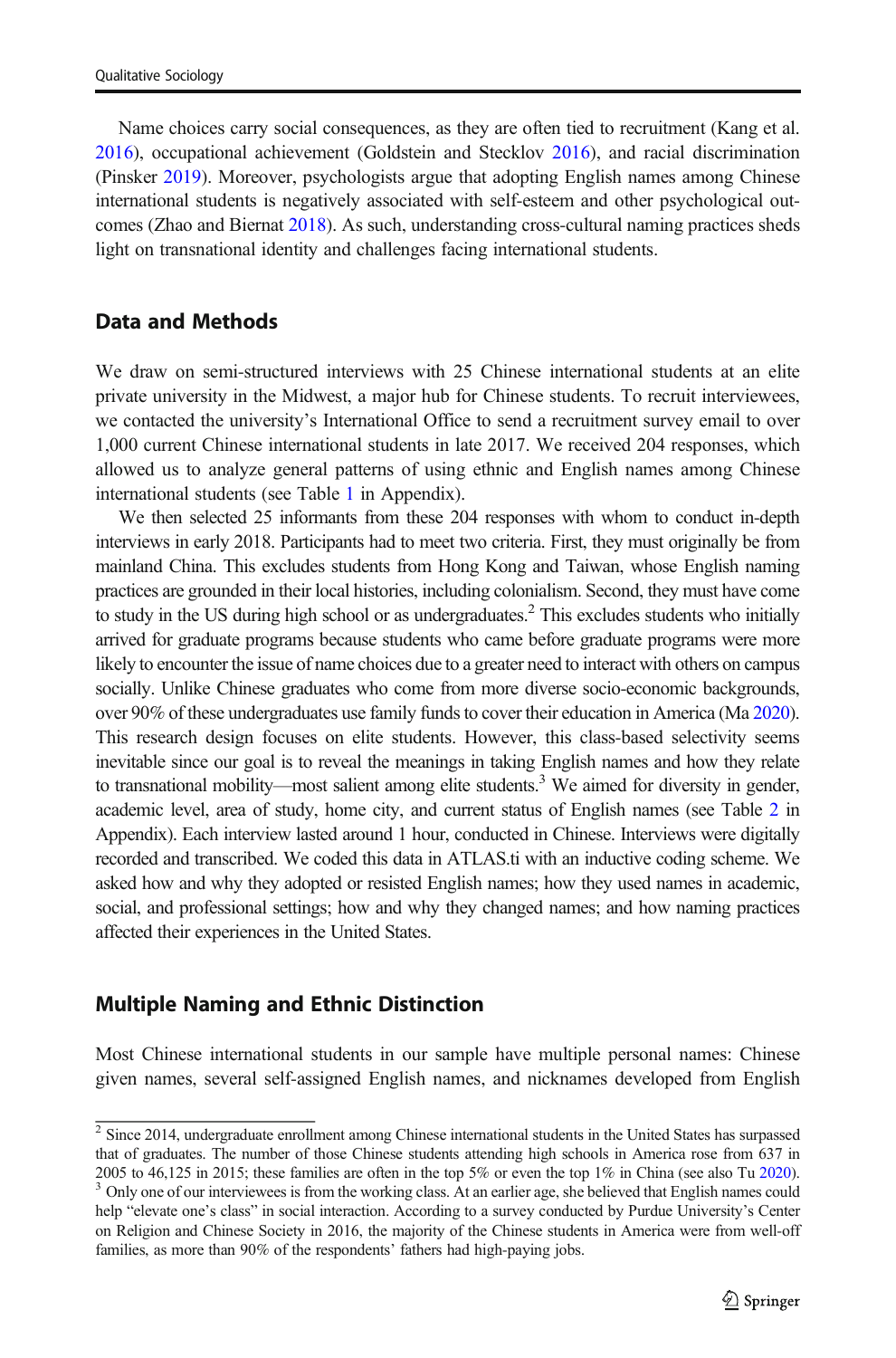names. Situated in transnational social spaces, they make name choices by negotiating among multiple naming repertoires, rather than simply selecting names from an ethnic/nonethnic dichotomy. The negotiation of multiple names reveals two socio-cultural transformations: (1) a unique form of cultural assimilation in the early stage of studying in American universities, and (2) an evolving, multi-layered identity channeled by life choices during college that are influenced by the rising power of their home country.

#### Cultural Assimilation in a Transnational Space

Most interviewees (68%) currently use English names as their preferred personal names, and the rest dropped English names after coming to the United States. Among the 204 students surveyed, 88% use or have used English names. Their wide use of English names seemingly indicates a general trend of rapid assimilation common for East Asian immigrants, but the case of Chinese students reveals different dynamics. First, for those who favor Chinese given names, they diverge by whether to signal ethnic identity or not. Additionally, the majority of our informants adopted English names in China and have used these English names for years.

We begin by analyzing a group of interviewees who dropped their English names. Within this group, some students emphasize ethnic boundaries in assimilating into a new culture. While such simultaneity is possible for these students, naming practices in their home country often clash with complex ethnic cultures in the host country. Their name choices involve constant negotiations between their ethnic identity and other ethnic communities. Consider the transformation of Dawei, who adopted the name David when he first came to the United States at age 15. Dawei recalled:

Back then I knew little about the American culture, or about Americans. I had an assumption that Americans couldn't pronounce my Chinese name correctly, so why not just use a name that others could pronounce? I had this assumption until I graduated from high school and came to study in the US. In college, I realized many Davids I knew are Jewish. I think David is a very Jewish name. Many Asians are called David, too, but if you don't count these Asians, most Davids in the US are Jewish. I don't want my name to have such cultural connotations.

The issue of pronunciation—or the assumption of the difficulty of American pronunciation of Chinese names—is an important reason for assimilating students to go by English names.<sup>4</sup> Out of convenience, Dawei became David, which is a perfect fit due to its similar pronunciation with his Chinese given name  $(D\hat{a}$  Wei is also the phonetic Chinese translation of David), but the implication that it is a Jewish name made him rethink this choice. Dawei drew symbolic boundaries between himself and Jewish people because of their different ethnic cultures. However, another incident served as the catalyst for name change. Dawei continued:

During a summer school at UPenn, a guy next to my dorm was an ABC [American Born Chinese], and his name tag on the door was also David Wang. One time, I walked into his room accidentally. Since then I realized my last name, Wang, is so common among Chinese people; so is my English name, David. On Facebook, there are so many people called David Wang. I had the idea that I needed to change my name. After that program,

<sup>&</sup>lt;sup>4</sup> Over 70% of students surveyed report that their Chinese names contain letters or sounds such as "x, j, q, r, c, z, zh, ch," which are difficult for Americans to pronounce. Around 50% suggest pronunciation is one of the reasons why they adopted an English name.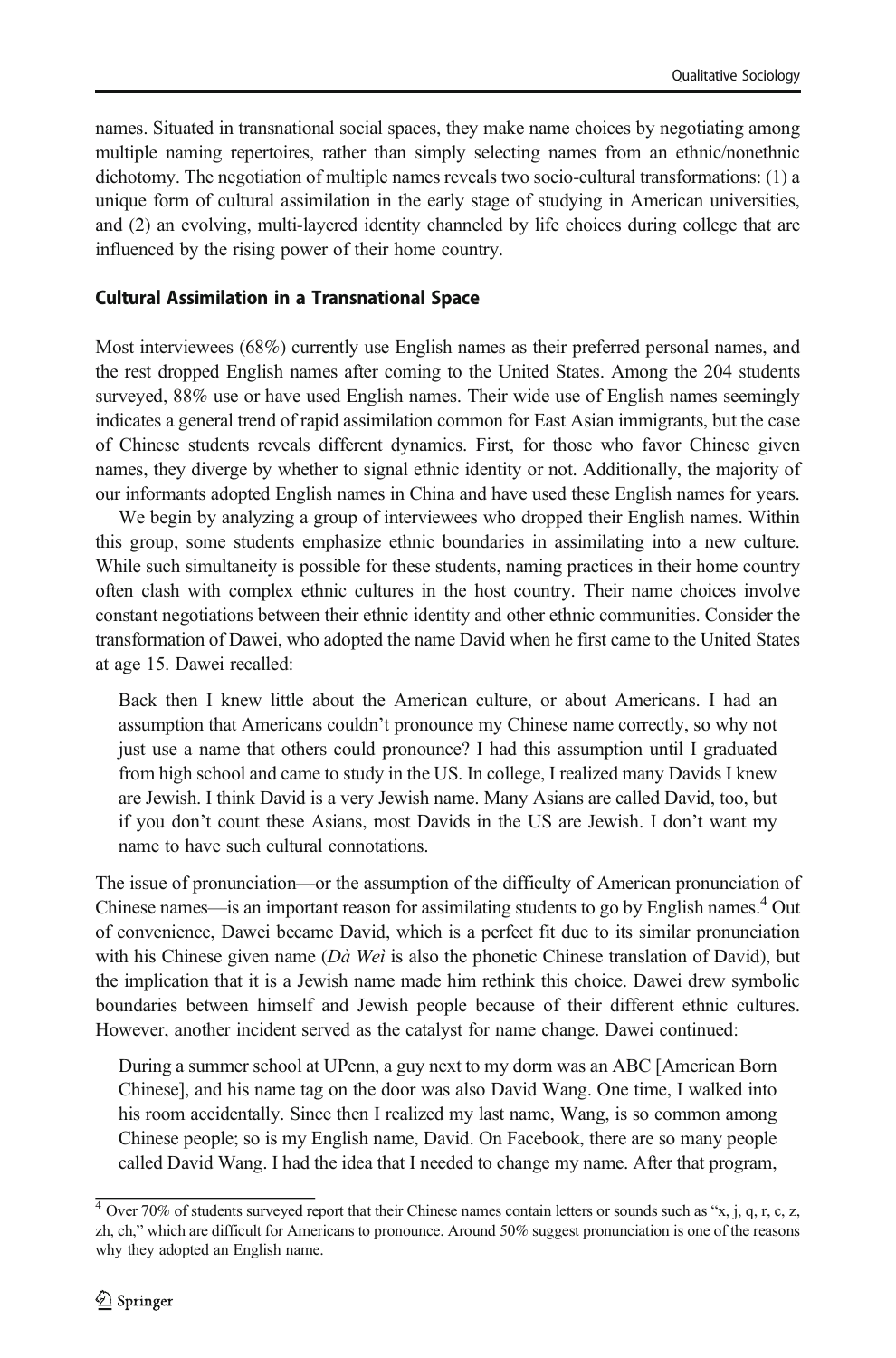I began to call myself Dawei…. At the beginning I was a bit intimidated. I thought I had to assimilate myself in all aspects, including my name. But after living in the US for years, I'm more confident about my own identity. I am Chinese, not American.

In Dawei's case, his English name overlaps with two ethnic communities. While he is not Jewish by appearance, he is more troubled by the association with Chinese Americans who share the same full name. The boundaries in the latter case are subtle: Chinese international students are culturally different from Chinese Americans, even though they share racial similarities. By switching back to Dawei and foregrounding his Chineseness, his name both avoids cultural mismatch and creates symbolic boundaries between himself and many American born Chinese called David Wang. The maintenance of ethnic identity tied to the home country is shared among contemporary Black immigrants in the United States, as they similarly distance themselves from African Americans, their "proximal hosts" (Imoagene [2017](#page-20-0)), by drawing distinctions through personal names (Girma [2020](#page-19-0); Waters [2001\)](#page-20-0). To add more nuance, Dawei goes by David, or *Dà Weì* as a nickname, among his Chinese friends in college (but not among Americans) because in the Chinese context some would assume his English name is David. In this case, English naming practices from China constitute a dimension of multiple naming in the host country.

A subgroup, however, favor Chinese given names not to signal ethnic identity and distance from other ethnic communities. Instead, they do so to distinguish themselves from all other people, including Chinese students who prefer English names. For these students, rejecting English names helps maintain uniqueness in a transnational context. For instance, Yuchen, who used to go by Robin, insists on using his Chinese name exclusively since he came to the US for college. "There are so many people called Peter or Kevin," Yuchen continues, "but only one person here is called Yuchen. Also, it's not difficult to pronounce my name and my family isn't Westernized." Yinzi keeps her Chinese name even in business school, where English names are more common. "It's easier for Americans to remember my name [compared to her former English name Linzy], because it's special and they will take more time to process and memorize it. I want to keep my Chinese name. If I'm Yinzi, I'm the only Yinzi." Similarly, Suwei doesn't want to pick "a very common English name." "So many people are called Tiffany. No personality at all." Suwei suggests, "But when they say Suwei, there is only one Suwei around them. That is me." For these students, keeping their Chinese names is not necessarily a sign of identification as Chinese nationals, nor a way of resisting Western hegemony. Rather, it signifies a sense of self that champions individuality in cross-cultural experiences.

Refuting the assumption that nationalism is at play when Chinese given names are favored, our findings support a taste-based explanation that is driven by endogenous processes. This group of students can be seen as "innovators." This echoes what Obukhova et al. [\(2014\)](#page-20-0) find in the case of naming during the Cultural Revolution: people might claim to choose a name for its content, but in fact they might choose it for its uniqueness or commonness. This challenges assimilation theories, given that retaining ethnic names does not necessarily equate to maintaining ethnic identity.

Cultural assimilation for Chinese international students usually involves personal name changing to avoid being seen as un-American, different from immigrant parents who give their US-born children a legal "American" name. Name changing takes two forms: changing from English names used in China to ones that are more "American"; or, dropping English names adopted in China to go by Chinese given names exclusively. The first scenario is illustrated in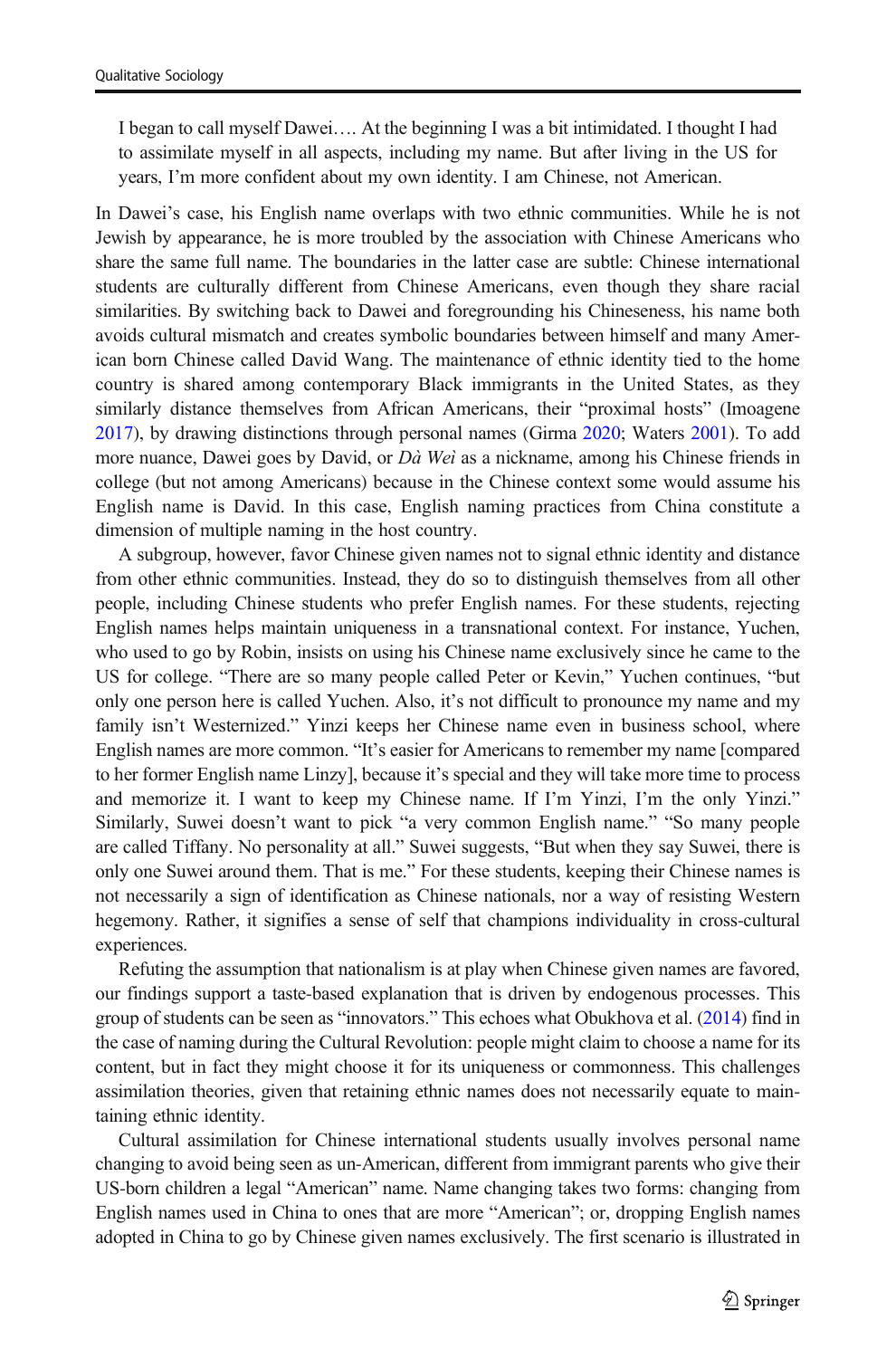Yunling's transformation. Before she began to call herself Lynn during high school in the US, she went by Windy in China. Lynn recalled, "Every time I introduced myself as Windy, people would ask if I'm Wendy. Wendy is normal…. Later I realized Windy isn't good. It's an adjective, not commonly used in American TV shows or films. It's very Chinglish. I wanted a real American name." Lynn was the only informant in our sample who used the phrase of "American," while others typically used "English" names that refer to cultural-linguistic domains, rather than national boundaries. Her pre-migration desire for distinctiveness ("Wendy is normal," while Windy stands out) is soon contested by the naming practices in the host country, thus driving her shift from a Chinglish one to a mainstream "American" name.

The second scenario of dropping English names is due to cultural mismatch, including generational gaps or undesirable cultural connotations. Ziyi, for example, went by Lucy from kindergarten to high school in China. She dropped her English name in college when she learned from her American friends that Lucy is not a common name among her generation. Similar cases are George, Mary, and Betty. This temporal gap is also common among Asian immigrant groups in Lieberson's ([2000\)](#page-20-0) study, as their name choices usually lag behind those in the dominant white culture. As assimilation progresses, we predict that these dated choices will be corrected. Additionally, with greater immersion, students may drop English names with undesirable connotations, overriding the personal appeal of those names. These include names that might suggest counterculture or sex work, such as Candy, Cherry, or Rainbow. Chen, for instance, dropped her first "cute" English name, Kitty (first adopted in kindergarten from "Hello, Kitty"), when she enrolled in an American summer camp during middle school. She explained, "I realized it's so childish to call myself Kitty in America. Few people around me are called Kitty." The anxiety of being culturally inappropriate by using a "childish" name was so strong that Chen considered her time going by Kitty as "a period of shameful history." She later became Katie and Katherine before she dropped English names for good. By conforming to the existing naming practices in the United States, these students avoid the risk of being outsiders or ignorant.

This reminds us of Jewish name changing in twentieth-century New York City, where Jewish immigrants petitioned to change their names due to their desire to fit in the workplace (Fermaglich [2018\)](#page-19-0). Our case is different in two ways: firstly, even with the adoption of English names, Chinese students cannot pass as White, which means such practices are more culturally oriented; secondly, name changes for Chinese students are often informal, rather than legal, which offers more room to shift between the cultural boundaries of sending/hosting societies.

#### Multi-Layered Naming and the Authentic Self

For Chinese international students, identities are fluid. Among the 204 students surveyed, 42% changed English names at least once. Among our interviewees, one-third changed their English names more than once. Name change is rationalized by recognizing that one's identity has changed. After all, the self evolves throughout one's life course, so why not a name?

Naming is multi-layered for most Chinese students. After they come to study in the United States, their Chinese given names do not disappear, although their significance may alter. Many continue to use Chinese given names on occasion, and many connect to their past on an emotional level. Other names, including multiple English names, play an important role at certain life phases but fade over time. For instance, Yiqi has used different names at different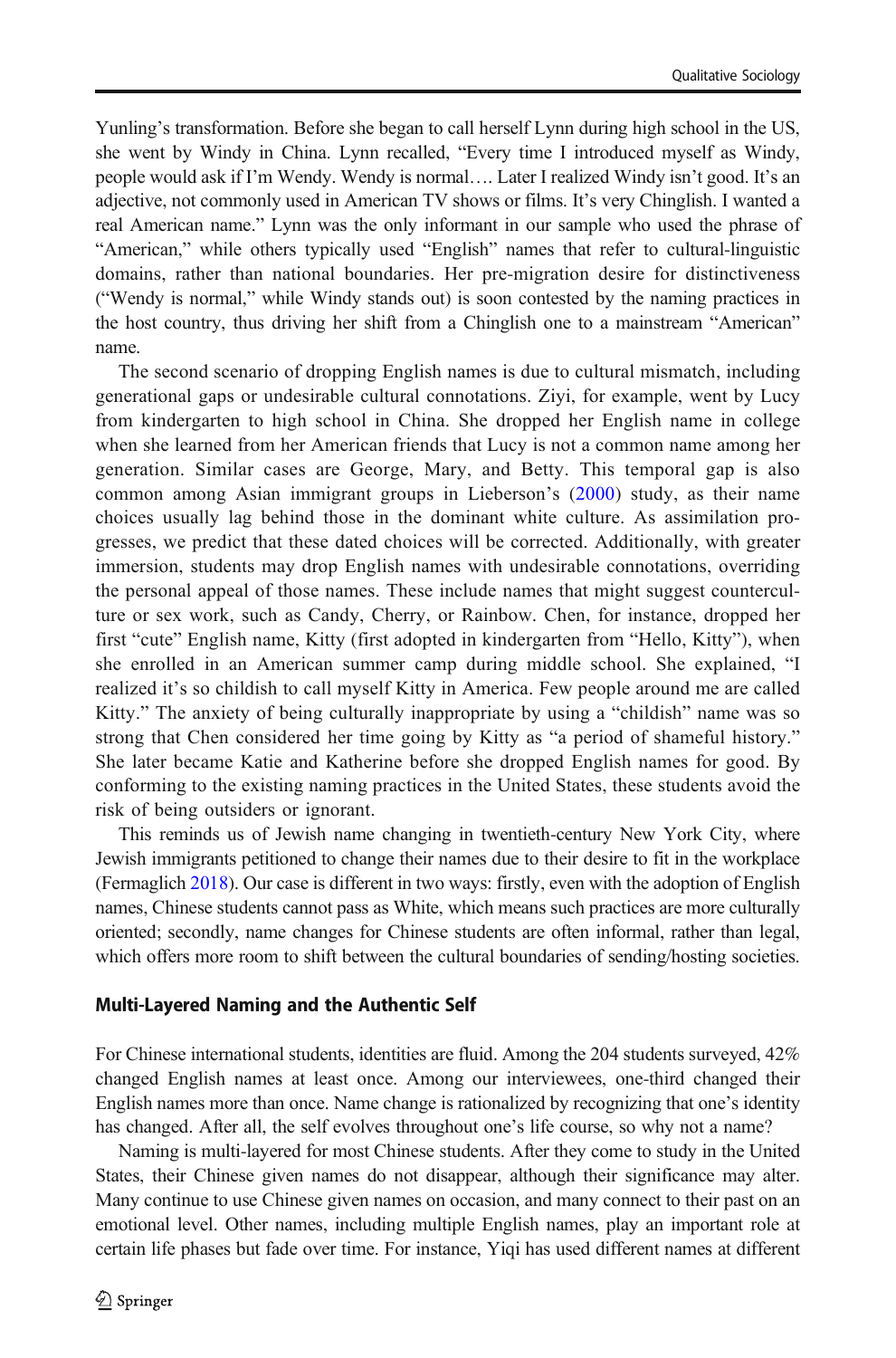time periods: Alice in kindergarten and middle school, Giselle in recent years, and Amanda in between. "They represent different parts of me temporally," Yiqi summarizes. Lamenting that her Chinese given name, "a very important part of my life and self-identification," is rarely used these days, she suggests that she might make it into a body tattoo, in the shape of a traditional Chinese seal. The temporal negotiation is evident in a cheesecake analogy made by Isis:

My Chinese name Shenghao represents the period of my life before I came to the US. Isis represents my life from then to present. It's like a cheesecake. The crest in the bottom is Shenghao. It's solid there, but you don't use it. The upper part of the cake is my English name, Isis, the true essence of the cake. The crest is still important, but not necessarily to be shown. It's a solid foundation.

Instead of suggesting a sharp temporal break between her two names, she indicates a multilayered understanding: a solid foundation and current usage.

Given this multi-layered temporality, Chinese given names and multiple English names are often channeled by life experiences and deepening "cultural confidence." We find a tendency of preferring English names among *meigao* students, those who first come to study in US high schools. For instance, Xinwen chose to go by her English name Coco when she first attended a high school in Connecticut. She emphasizes that using an English name would make her "similar to others who all go by English names." She adds, "If I had chosen to use a Chinese name, it'd make me look like an international student. It's me who came to a country I'm not familiar with, so I should be actively trying to fit in." For some, the urge to "fit in" is especially salient among those *meigao* students and thus English names are favored. According to Shiwei, who also goes by Jeffery since he was young, such preference might be attributed to a lack of cultural confidence. As a sophomore, Shiwei wonders if he should drop the name Jeffery, given that more and more people in college address him using his Chinese given name. Expecting to do a PhD in California in the near future, he concludes, "Maybe I'll go by Shiwei exclusively by then."

The multiplicity of names is particularly evident at critical life moments, such as graduation. Despite their heterogeneity, most Chinese international students share common characteristics: they are ambitious and anxious, swinging between cosmopolitan membership and Chineseness (Fong [2010](#page-19-0); Ma [2020\)](#page-20-0). With the current political climate and job market, one key issue driving their anxiety is the value of studying in the United States. Upon graduation, they must decide whether to stay, a choice reflected in their names. Evelyn believes her English name helped her reconstruct a new identity after she came to the US: she joined the most prestigious sorority and interned at a Hollywood studio. As a senior, she recalls her college life:

Upon graduation, I feel my names/identities are overlapping. I have to think about who I really am, not simply restricted to college life, but about the future—where I want to live and work. I have to think about my parents, who are getting old, and about issues of living as a first-generation immigrant. What I'm considering is entirely from the perspective of my Chinese name Yao, nothing to do with Evelyn. Evelyn only focuses on making American friends and doing jobs that Americans do. Evelyn is to prove herself. Yao considers practical concerns.

In Evelyn's narrative, her identity choices are rationalized through names. Her identity as Yao was set aside during her first 3 years of college life when she was busy developing her "key identity" as Evelyn, but it becomes salient upon graduation. She must decide how to balance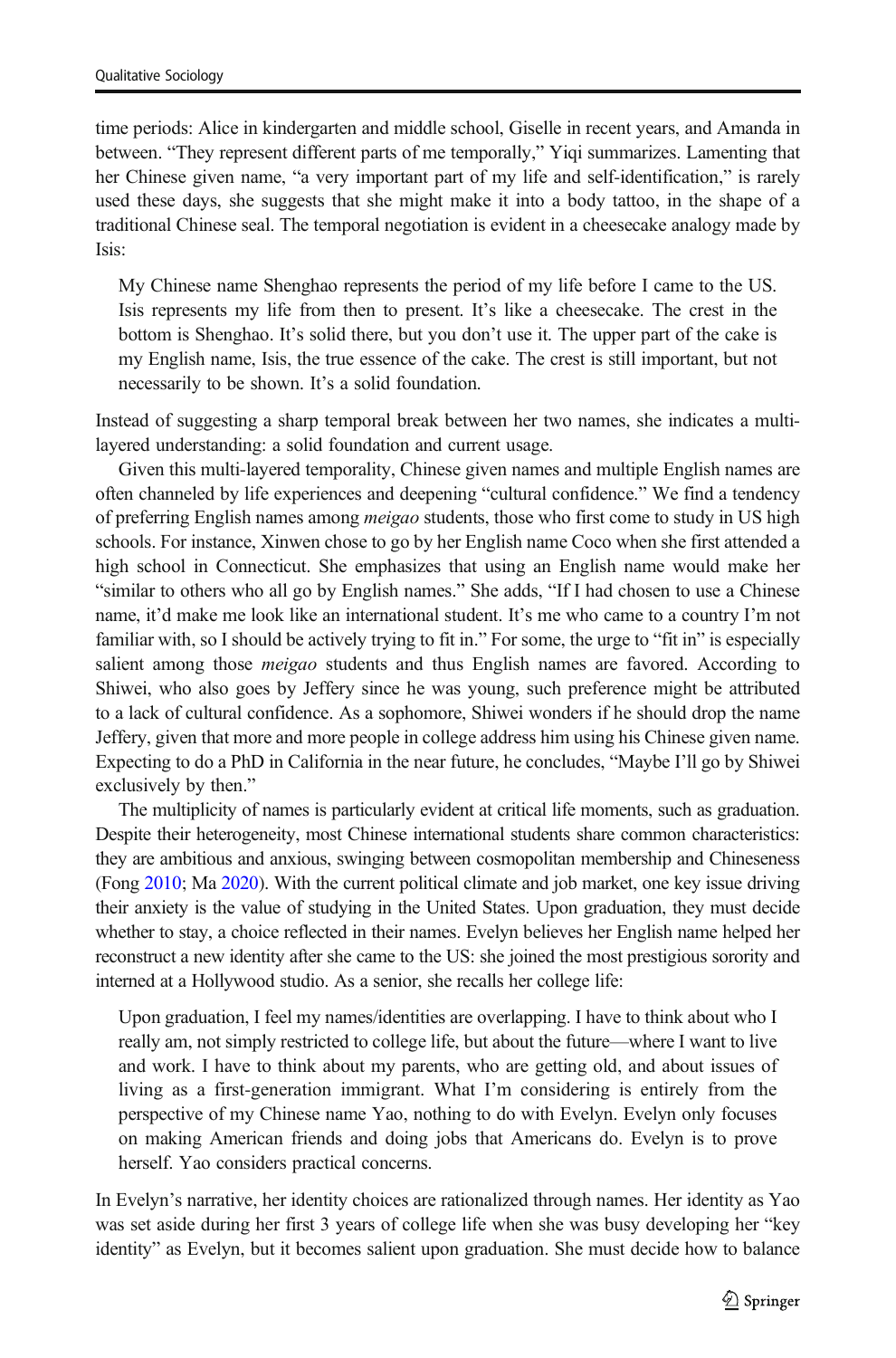those identities embodied in her names. Names, as a window into identity, make sense of life changes. The "study-to-migrate" notion, mostly supported by data on graduate students, may no longer apply to these undergraduate students. Our findings illuminate the growing influence and allure of a rising China. Looking ahead, with the rising number of overseas Chinese students, Xudong, who also goes by George, believes Chinese international students are less likely to adopt English names because of Americans' difficulty of pronouncing Chinese names; he notes that Hispanic names, such as José and Juan, are now commonly known by all Americans, so will Chinese names. Many male informants carefully consider their choice of returning to China after graduation. In contrast, female students may be more uncertain when making name choices at those critical life moments, as shown by assimilating female students like Evelyn.

Meigao students, also known as the "parachute generation" (Larmer [2017\)](#page-20-0), most struggle to negotiate name choices and construct identities throughout their school lives. Little attention has been paid to this group of young students (i.e., Tu [2020](#page-20-0)), since scholarly works primarily focus on Chinese graduate students and, most recently, undergraduate students. For them, premigration tastes of naming and ethnic identity may challenge cultural contexts in the host country (i.e., racism, political correctness) at an early age, posing challenges to their developing selves. For instance, Alice attended a high school in Canada and went by her English name. A teacher of hers, however, refused to call her Alice because he believed one should stick to her own name and identity and should not change names for others. Alice complains, "He assumed I did this for others. For me, respecting someone is to respect her choices." For these students, naming practices involve complex decisions driven by multiple identities. Taking on English names does not necessarily reveal insecurity. Rather, it can signify rich self-meanings that cannot be reduced to Western assumptions concerning decolonization and power relations (Teng [2019\)](#page-20-0).

However, power seeps in whenever cultural repertoires in the host society are imposed on these students. The example of Si, who goes by Cece, illustrates how names are conceived differently in the West (where everyone has one name) and China (where multiple names are common). Originally from Guangzhou, her parents call her Sisi in Cantonese, which sounds like Cece in English. In a transnational context, her Chinese origin (Sisi) and her American identity (Cece) become one. Cece enrolled in a high school in Wisconsin before college. She recalls:

When I introduced myself "My name is Cece Wong," sometimes people would ask "What is your real name?" And I'm like [she rolls her eyes]. That really gets me. Cece is my name too, and it's fucking real. The question is offensive. It assumes the name I prefer is fake. But it is real! I think perhaps it's a form of microaggression. Regarding things they are not aware, people assume they're wrong. For me, both names are real.

What is at issue here is how Chinese students understand the authenticity of the self. For Cece, her English name blurs the boundary between her Cantonese background and a global context. Our findings show that most Chinese international students do not consider any one of their names as their only authentic name, consistent with Blum's ([1997](#page-19-0), 365) study of Chinese people. Multiple identities, embodied in different names, co-exist and allow for different future paths, each authentic. There is no one "real" name.

Their understanding of the authentic self is shaped by students' evolving relationships with the two countries. Raised in a working-class family, D. [family name] Ying used to go by Diana, Penguin, and Denise before college, and thought her Chinese name was "provincial." Now majoring in journalism and gender studies and sensitive to power relations, she has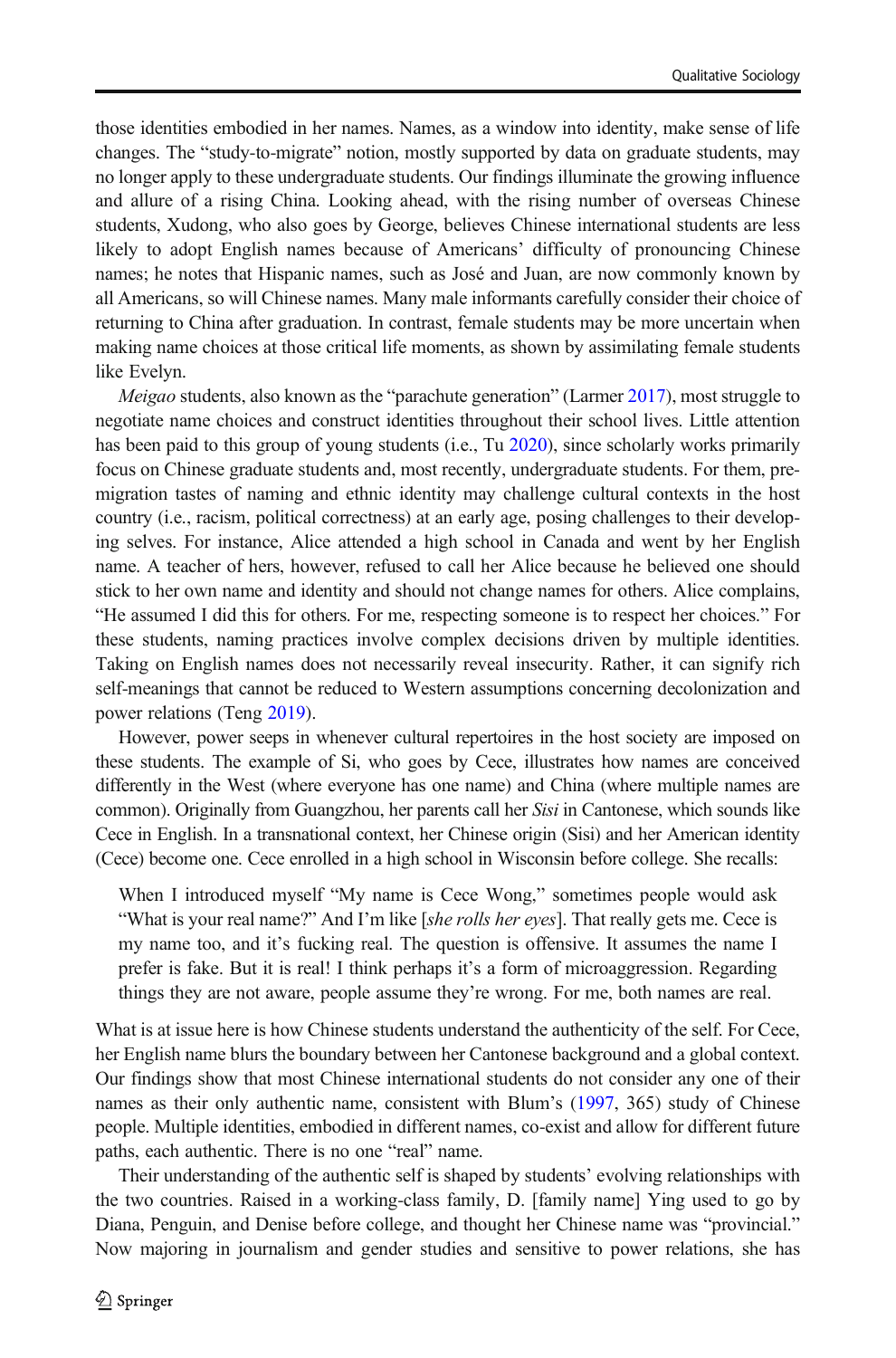dropped all her English names to pursue a "more authentic self" in global contexts. The resulting choice is the name Ying: on the one hand, it signals her "cultural roots" and her "anti-White supremacy" stance; on the other, the name Ying used in college, not entirely a Chinese name for her, $5$  reflects a crucial time period when she became critical of China's political system and other social problems. With "double critiques," the name Ying becomes "a middle ground" and "a compromise" made between two political discourses, indicating her multilayered identities.

In sum, Chinese international students practice cross-cultural naming that is multilayered and changeable. Their naming practices respond to their life choices with identities embedded in those names. In transnational spaces, their naming can be contested by the power relations of the US cultural contexts, as well as are shaped by the status of their home country.

## Names as Situated Intimacy and Performativity

#### Group Belonging and Identification

With multiple names available, Chinese international students strategically use their personal names in various contexts, shaped by how much they identify with those names. First, their selection is based on how they perceive the relational intimacy of the groups to which they belong and the formality of settings. As mentioned, Dawei goes by David or the nickname Dà Wei among his Chinese friends in college, and Dawei [pronounced] in the American way] among his American friends. Today, his Chinese given name is mostly used by his grandparents, as "Dawei [in Chinese] is a very intimate name." His parents prefer his courtesy name, Shihao, which was recently given by his father. Dawei notes, "These names represent different communities and groups. They co-exist and they are very compatible." As such, names are used differently, depending on the relational context.

Naming preferences vary, but they always cater to specific contexts and spaces. Our survey data reveal that some students prefer Chinese names in academic settings (i.e., classroom, office hours) and English names on social occasions. Nearly 56% of students surveyed (undergraduate and graduate) use Chinese names exclusively in academic settings; the percentage decreases to 46% on social occasions. In contrast, the use of English names primarily rises from 23% in academic settings to 36% on social occasions. Our interview data confirms this use of names across social spaces: 5 of our 25 interviewees use English names exclusively in academic settings, and the number rises to 11 on social occasions.

Surprisingly, when Chinese undergraduate students socialize among themselves in a large group, many use English names, rather than their ethnic names. Such practice contrasts with the existing literature on the use of ethnic names to signal symbolic group bonds within the immigrant communities (Lieberson [2000\)](#page-20-0). As Jeffery recalls, at his first social gathering with Chinese friends in college almost everyone exchanged English names. He explains, "Taking English names in the US is a gesture, one that shows your

<sup>&</sup>lt;sup>5</sup> For those whose given names consisting of solo Chinese character, they must be addressed using the full name or along with another character—the latter case often becomes an intimate nickname. As such, one cannot simply call someone "Ying" or "Si" in Chinese contexts; it has to be "D. Ying" (family name + given name) or "Sisi."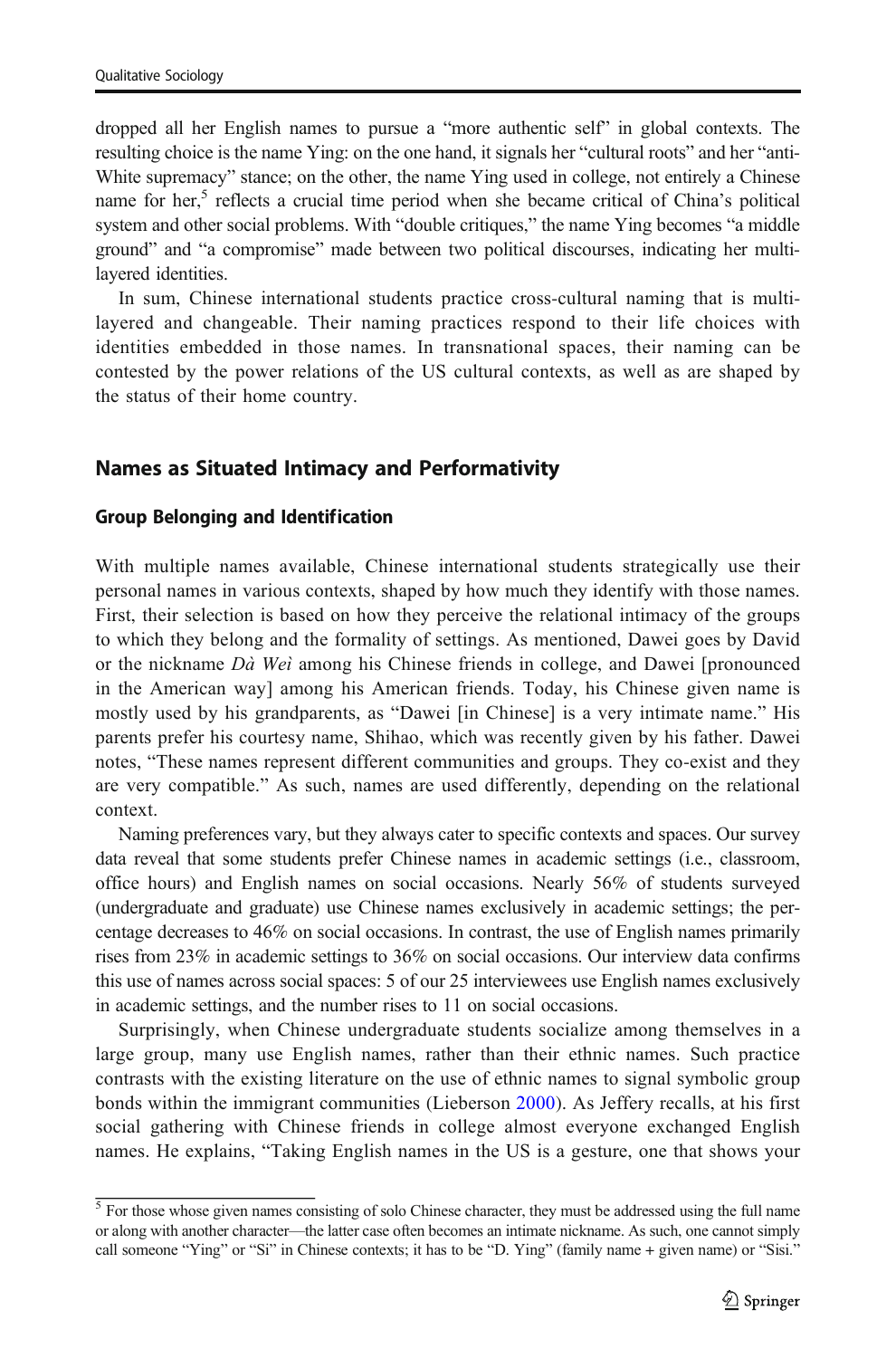willingness to be integrated into the American mainstream culture." For many, such a gesture seems "natural." Robert explains, "We don't want to call each other's Chinese name. Everyone else addresses your English name, so it's just more natural to call his or her English name. If someone addresses my Chinese name abruptly, I would think if he's angry or something." We suggest three possible reasons. First, English names in this context are neither too formal nor too intimate, maintaining "superficial harmony" without involving deep intimacy (Mathews [1996\)](#page-20-0), especially when the ethnic bond is less salient within a group culture. Second, for close friendship groups, favoring English names may indicate their stronger identification with those names. Lastly, such a choice may be driven by the desire or pressure to fit into the new environment. Using English names in this context signals their affiliation with Western culture (Heffernan [2010](#page-20-0)), which may both reflect their global ambition and ease their social anxiety.

In a transnational context, group boundaries may be ambiguous. Consider Ziyi, called Lucy during high school in China but who now goes by her Chinese name exclusively.

I don't like to be called Lucy here. I now identify myself as Ziyi. Some of my high school friends also study at this university, so they keep calling me Lucy. The name Lucy indicates intimacy and reminds me of our high school life. But I changed it into Ziyi after I moved to the US. I want to keep it consistent. When I'm called by Lucy, I would pause a bit and then realize they are referring to me.

One of Ziyi's high school friends realized this inconsistency at a gathering where Ziyi's current friends all addressed her using her Chinese name. "He rectified it after that." Ziyi adds, "He might feel awkward because no one else calls me Lucy." The two social groups (high school friends and college friends) do not usually overlap, so different names rarely pose a problem.

Second, the situational use of names is affected by the identification those names evoke. For those who have dropped or consider dropping their English names, an English name is a daihao, or code name, indicating the distance from their English names at both emotional and representational levels. As Chen suggests, "An English name doesn't tell who you really are." In this case, English names are convenient, such as when ordering fast food. Shiwei uses his Chinese name exclusively in academic settings and his English name Jeffery occasionally in social settings. For him, the name Jeffery is only "instrumental." Usually mispronounced as You by Americans, Yu goes by Andrew exclusively to avoid inconvenience. "A name is merely a representation," he reiterates. More extreme, Yuxing thinks her former English name April is "a mask that you put on when needed and ditch when it is not necessary." Although these students do not identify with their English names, it is noteworthy that they believe they are expected to have multiple names. This fact could be caused by many reasons, such as the difficult pronunciation of their Chinese names for Americans, but it is this selfperception of social expectation that draws our attention. Further, it is not surprising that many informants identify more with their English names that are usually self-assigned, so it is reasonable for them to use English names on most occasions. Sherry, for instance, has had her English name for 16 years. "Back in China, Sherry was a more private identity, a personal name I would put on the cover of a diary. It is one of my names and identities." Due to such emotional proximity, it is "natural" for her to go by Sherry in any English language environment. Additionally, a few students suggest their given Chinese names are relatively distant, so it is more likely for them to use English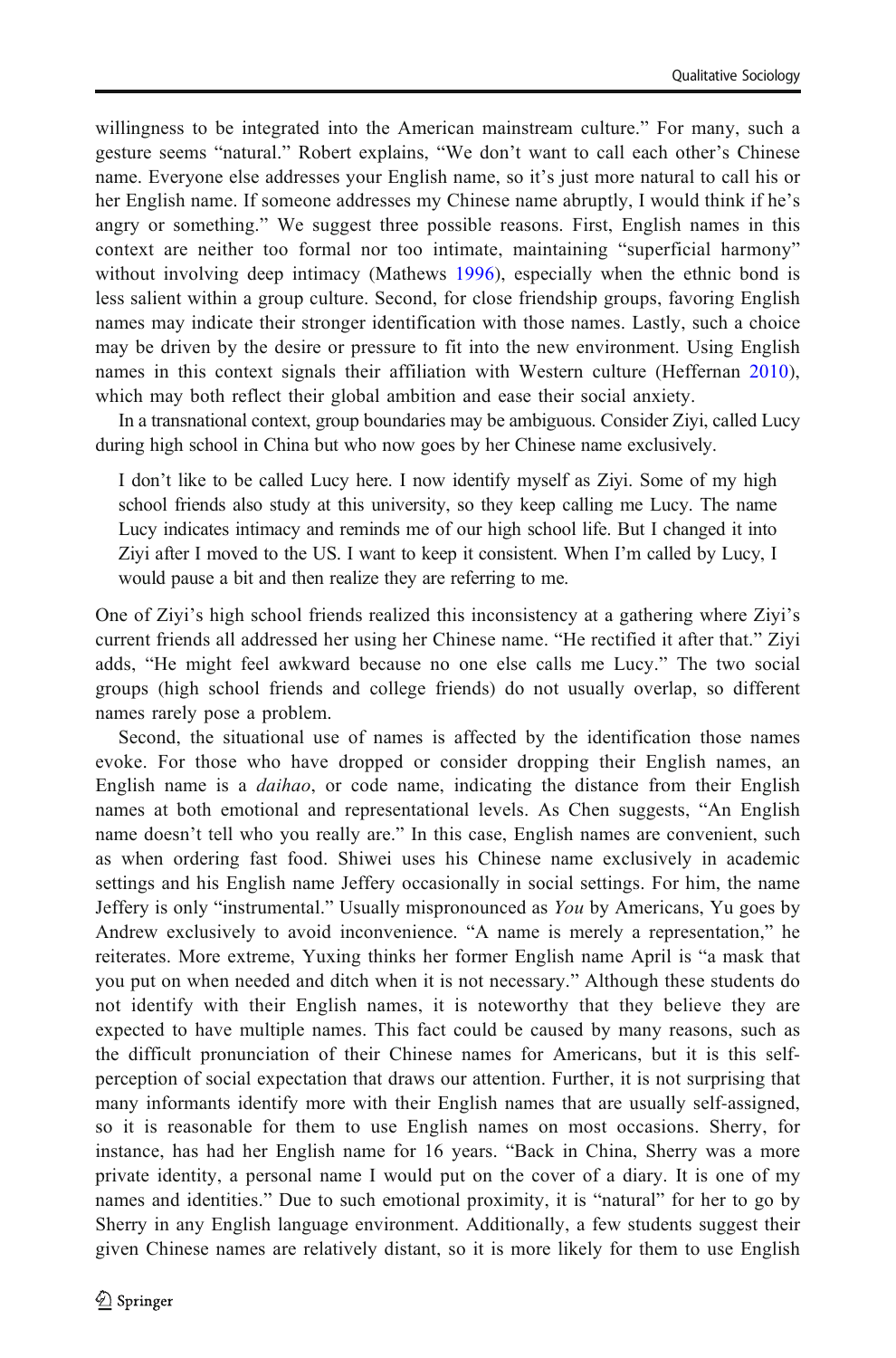names to match their perceived self. In all these cases, the selection and use of names are determined by their identification.

#### Symbolic English Names and Self-Presentation

In what follows, we consider the symbolic meanings assigned by Chinese international students to their English names, examining how these students construct a sense of self through names. The linkage of self and naming foregrounds the performative nature of cross-cultural naming, enabling individuals to produce a distinctive self. We identify three practices of adopting English names: (1) matching (the reflective self), (2) differentiation (the distinctive self), and (3) idealization (the imagined self). Although these practices are analytically separable, they are empirically intertwined. For example, a name can be adopted both to fit one's own personality *and* to differentiate oneself or to project both a unique me and an ideal me.

#### Matching: The Reflective Self

Most of our informants choose English names that they feel match their personalities or personal histories. According to Alice, "A name should be your own self-presentation." When a name is perceived as a mismatch, it complicates interactions. Most informants suggest their current English name is the best fit and they lack a second choice. For Andrew, when he first saw the name, he knew immediately "it was the right one." Such a strong attachment is based on the alignment between their character and the meanings assigned to names. This includes the symbolic meanings that often result from peer socialization or popular culture. Yunling, who goes by Lynn, clarified that in her case Lynn is not a diminutive of Linda. For her, "Lynn is more goal-oriented and independent. It's a strong name. It suits me better." In contrast, "Linda is like a female figure in elementary textbook. It is provincial." In other words, the name Lynn both fits her strong personality and projects a more distinct image, while the name Linda fails to match her style. The stereotypical image of certain English names is commonly shared among Chinese students, although specific meanings associated with these names are embedded in group cultures (Fine [1979\)](#page-19-0).

However, personality mismatches occur occasionally, as when a name is incompatible with one's self. For instance, Yiqi "used to have a very stupid English name; it was Amanda." Amanda was a fine name when Yiqi came to attend college in Iowa, but within 2 years she realized the image of Amanda did not match her self. "When you hear 'Amanda,' the image that comes to your mind is usually of a white girl, very loud, bossy personality. I'm not like that." When a mismatch is perceived, it usually drives the student to change the name, often strengthened in peer socialization. Yiqi recalls, "My American friends couldn't believe it! They said Amanda couldn't represent me." For this reason, the name becomes "stupid." Yiqi later transferred to another university. "It was a chance to be reborn." She adds, "I can give myself a new English name that matches my personality."

More surprisingly, English names are also a device by which Chinese students can correct the mismatched meanings associated with their birth names, especially gendered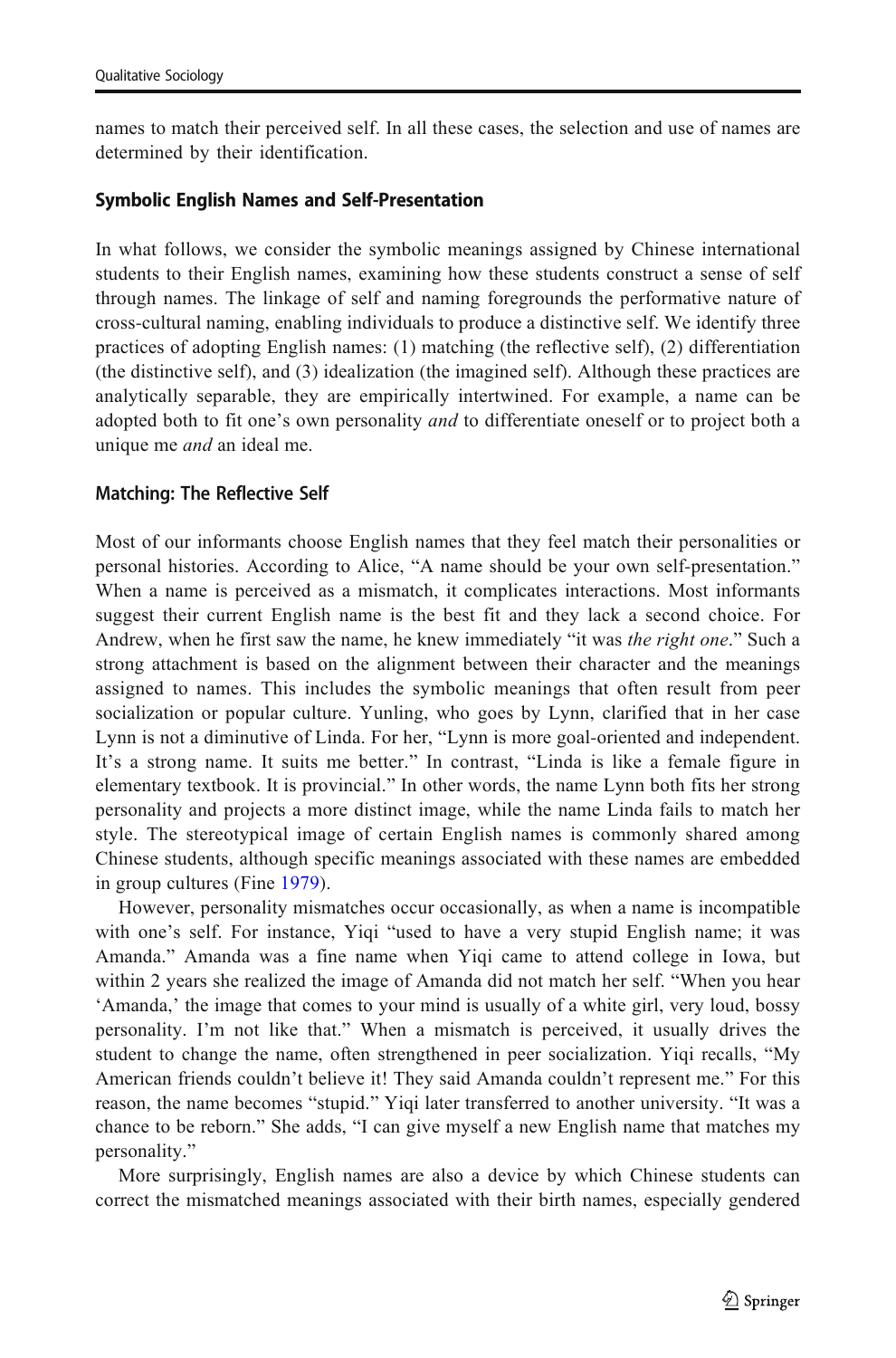ones. Gendered names indicate parental attitudes toward assimilation, with a general trend that immigrant parents are less likely to give ethnic names to daughters (Lieberson [2000](#page-20-0); Sue and Telles [2007\)](#page-20-0). The Chinese case offers a different cultural context for the role of gender in naming. Most Chinese names are comprised of meaningful characters, and different combinations of characters convey special meanings. Traditionally, Chinese parents select delicate and feminine characters for daughters and characters representing masculinity and strength for sons. However, some female students in our sample suggest their names are "a bit masculine" or "too feminist," implying that these gendered names don't fit their personality. English names provide an opportunity for them to fix this mismatch. Alice's Chinese name is Guannan, in which Guan means champion and Nan means men.

My parents gave me this name because they think I can be more successful than guys. I don't like the word Nan in my name; my parents use it to force me to show my determination to compete with men. Being called Guannan, I have to bear in mind that I need to be better than guys all my life. The issue of gender is unconsciously in me. I've never felt connected to my Chinese name.

Alice chooses not to use her Chinese name because "it isn't aligned with my personality at all," despite her parents' expectations. Instead, her English name Alice, given by her father when she was age 4, "presents who I am in a better way."

I really like the values connected to Alice. I like the character's personality in Alice in Wonderland. She's risk-taking, optimistic, and courageous. Not very feminine, nor reckless. I'm happy with this presentation of myself.

Compared to her Chinese given name, the name Alice "isn't that rough and radical, not right in your face." By preferring Alice, she picks an image that is courageous but, in her words, "not very feminist." Fitting English names allow these students to construct new identities, as opposed to their parental expectations.

## Differentiation: The Distinctive Self

Chinese international students also choose English names that help differentiate themselves from peers. Given that Chinese names often are distinct and even unique, Chinese students tend to pick English names that they believe are less common. Many emphasize that they didn't want "repetitive names." "My only concern was not to have the same name as my classmates," explains April. Evelyn likes "names that are more special," as she would avoid names common in her sorority, such as Mary, Alice, and Shirley. Giselle picked a German name that is relatively uncommon in the US, claiming that "there are so many Amys, Lilys, and Tiffanys."<sup>6</sup> Being common or not, of course, is subjective, as people often misjudge a name's popularity (Lieberson [2000](#page-20-0)). Robert, for instance, believes he picked an uncommon name "by chance." "In my mind, common English names are Kevin, George, Mike, Eric, etc. I haven't met many Roberts after I came to the US." Although in reality Robert has long been a popular American name, always in the top 100 male names, it is his belief in distinctiveness that matters in constructing an identity.

<sup>&</sup>lt;sup>6</sup> This reminds us of the role of belief. Giselle is currently more popular than Tiffany.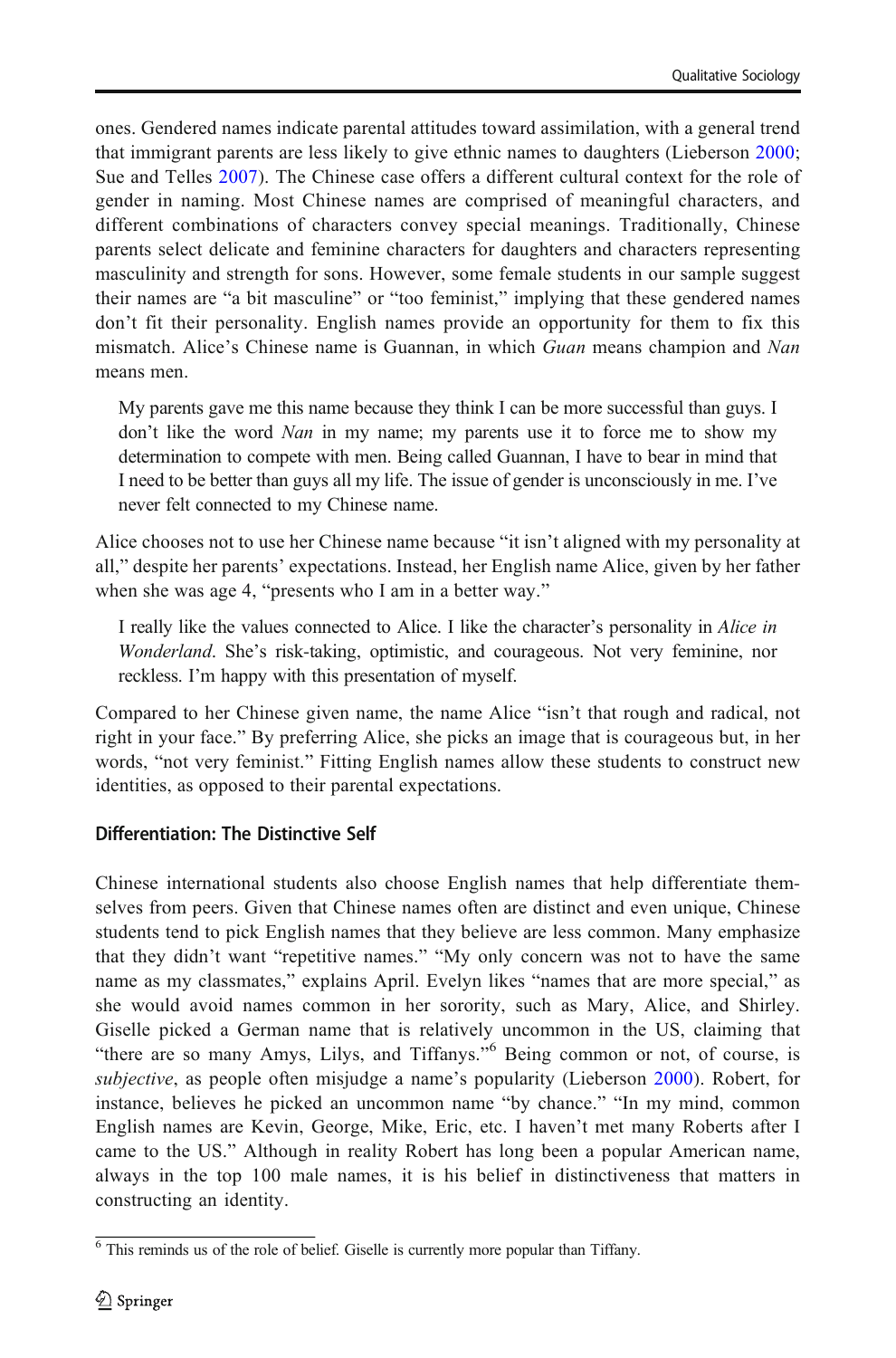Distinctiveness is often not measured by the actual popularity of names but embodied in unique meanings assigned to those names. For instance, when Shenghao met her Englishsavvy boyfriend in a middle school in Shanghai, she asked him to give her a new English name. She had three criteria: it must start with the letter "I," because "it's more special"; it must relate to Egyptian culture since it's her passion; and it must be simple, easy to spell and pronounce, but not common. Given these criteria, her boyfriend suggested Isis. She liked this "special and perfect" name and has used it exclusively over the past decade. Her identification was so strong that she decided to keep this intimate name, despite its association with the militant group ISIS.

To be unique among peers, some students create uncommon English names while others choose to go by "English" names that are actually foreign. Hongjia, for instance, began to call himself Plaido in middle school, but it has nothing to do with Plato (or Play-Doh). He explains:

It's very simple: a combination of "play" and "do," two choices you could make as a middle school student. "Playdo" doesn't look nice, so I changed it into Plaido…. Creating a name is like writing a book. It is my own creation with a unique connection.

Plaido is content that his name is unique. Similarly, Mengqi goes by Miki, a name with Japanese origin, as she grew up with stationery her father bought from Japan. "In written Japanese, Miki means three trees," she appreciates its unique meaning. Others turn to French names, such as Julien, Chantelle, and even Parfait. The motivation of seeking the uniqueness of a name has been identified in other populations, such as African American children beginning in the 1960s (Lieberson [2000](#page-20-0)).

As Zhang et al. [\(2016\)](#page-20-0) argue, before they feel secure as members of the host country, even immigrants with high cultural competence may shy away from using their cultural capital to choose unconventional names. Our findings partially support this argument, as the English names of about 20 informants (of 25 interviewees) are common English names, including the ones dropped by eight interviewees. However, as we have discussed, for these students, the distinctiveness of names is less about popularity than the distinctive meanings that they assign to those names.

## Idealization: The Imagined Self

Some students select English names that project an imagined self. To some extent, the imagined self echoes the notion of the ego ideal, an image of the perfect self that one aspires to become. In other words, it is about the future self. The practice of idealizing the self is often shaped by cultural landscapes or networks. Yao, for instance, adopted her English name Evelyn from TV shows. "Most Evelyns in American TV shows are usually rich, old ladies. Bad, evil, powerful, and rich! Upper class. I think this is my future [she laughs].... This is the life I aspire to live. I'm a funny person, not very serious, so I hope my English name has a personality, too." For Yao, adopting the name Evelyn has a sense of playfulness; more important, the name projects a future of upperclass life to which she aspires.

The *imagined* self in a name can convert into the *reflective* and *distinctive* self. For instance, Yiqi called herself Alice and Amanda before settling on Giselle, a name indicating her determination to be an independent woman.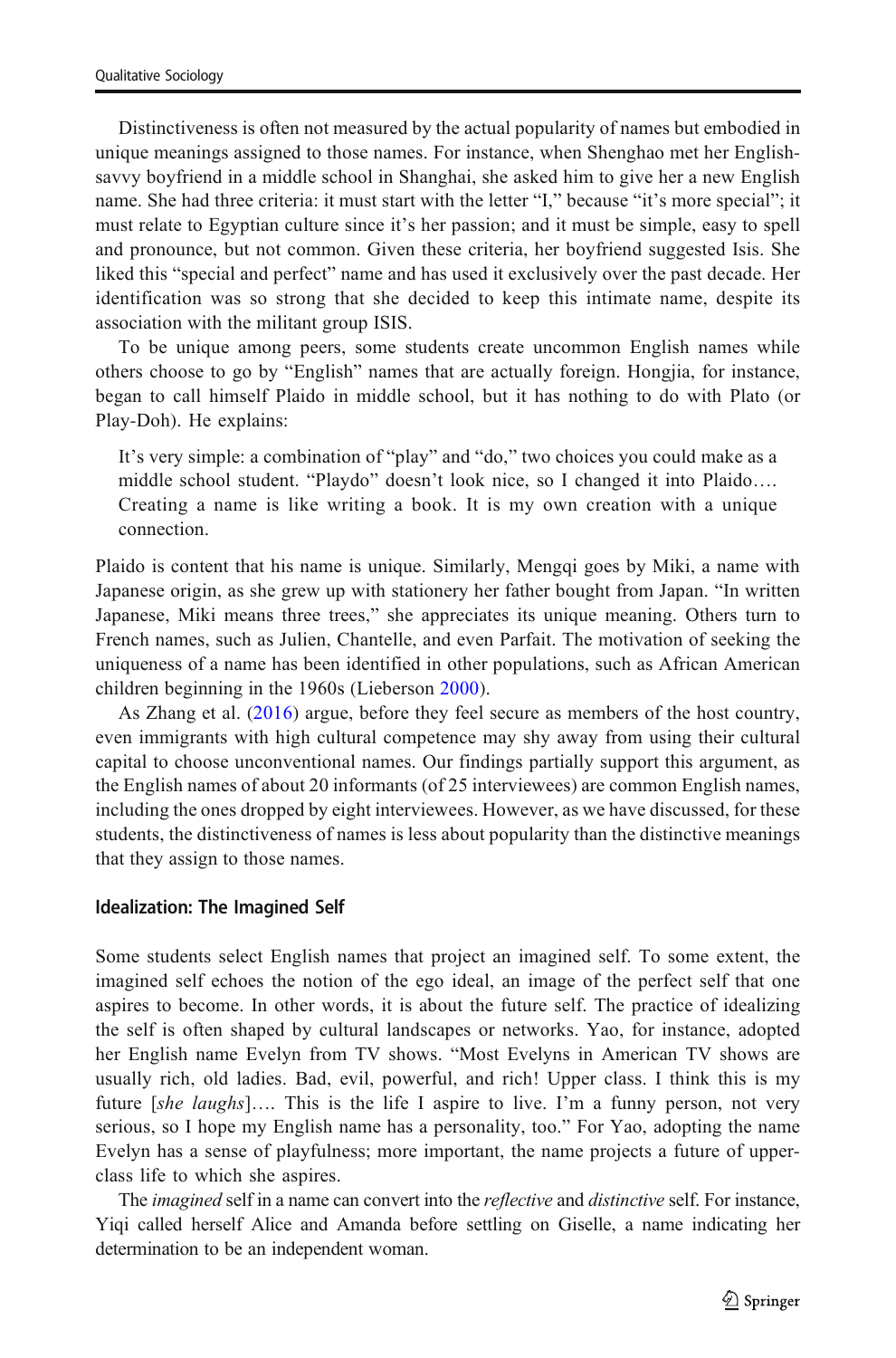I had a summer internship in Beijing after my sophomore year. My direct boss Giselle was a woman in her 30s. She's very smart, strong-minded, and career driven. For me, she's a real model. If I can reach her level when I'm 30 and become a woman like her, I will be very happy…. This name [Giselle] is like my parents' expectations on my Chinese name [Yiqi means unique]. I had similar expectations for myself.

Besides her boss, the only Giselle she knows is a German Brazilian supermodel. This becomes a nice "conversation starter" with American men, which ironically constitutes a form of gendered identity. Her friends believe Giselle is a good fit for her: "independent, a bit hippie, playful, casual, strong-minded, outgoing, very distinctive." When the interview was conducted, it had been 7 years since she adopted the name. Being asked if she has become the Giselle she wanted to be, she replied:

More or less…. I think [adopting an English name with expectations] is really helpful, just as how Chinese parents give their kids names with beautiful meanings…. The name Giselle indicates my 1/8 German heritage, and it shows who I wanted to become—it sets an example. I think it has a gradual impact on me. It helps me set a long-term goal. I keep telling myself and others. When people around you know what kind of person you want to become, they will help you and encourage you.

An English name that conveys an ideal image can function as self-talk that drives the name owner to realize her expectations. It sets a goal, so the ideal self a name presents can gradually become the actual self. However, gender norms embedded in social expectations from "people around you," mixed with self-talk, can shape how one performs identity (Goffman [1959](#page-19-0))—in this case, through English names.

Not everyone chooses an English name that implies high expectations because an ideal name also must fit. Ziqi learned from her friends that she is "so not Helen," because her personality is not as elegant as Helen implies. She considered taking her friends' suggestion to be called Allison, which is "more active." But there was another name on her list:

I like a character in Grey's Anatomy. Her name is Christina. I really like her personality. I hope I will become someone like her…. Christina knows what she wants. She's determined and not easily disturbed by others…. But I think the name Christina indicates a stronger personality than I actually have. I wish to be very independent, but that's not all I want to be. Those Christinas I've seen on TV shows or in life are a bit "bigger" than I am. It gives others a feeling of toughness.

Although Ziqi wants to become an independent woman like Christina (her ideal self), the name suggests a stronger personality than she feels she has. She is more comfortable as Allison ("vivacious but not too strong"), which is close to her actual self. Balancing between ideal and fitting, Ziqi chooses the latter. Her choice of Allison over Christina, however, is not entirely channeled by internal mechanisms. She worries that going by Christina "gives others" a feeling of toughness that does not fit into their expectations. As Ziqi explains, she wants to avoid "being a forceful woman" who brings others "a sense of frightening," as her friends all believe she is "relatively accessible." As such, a new form of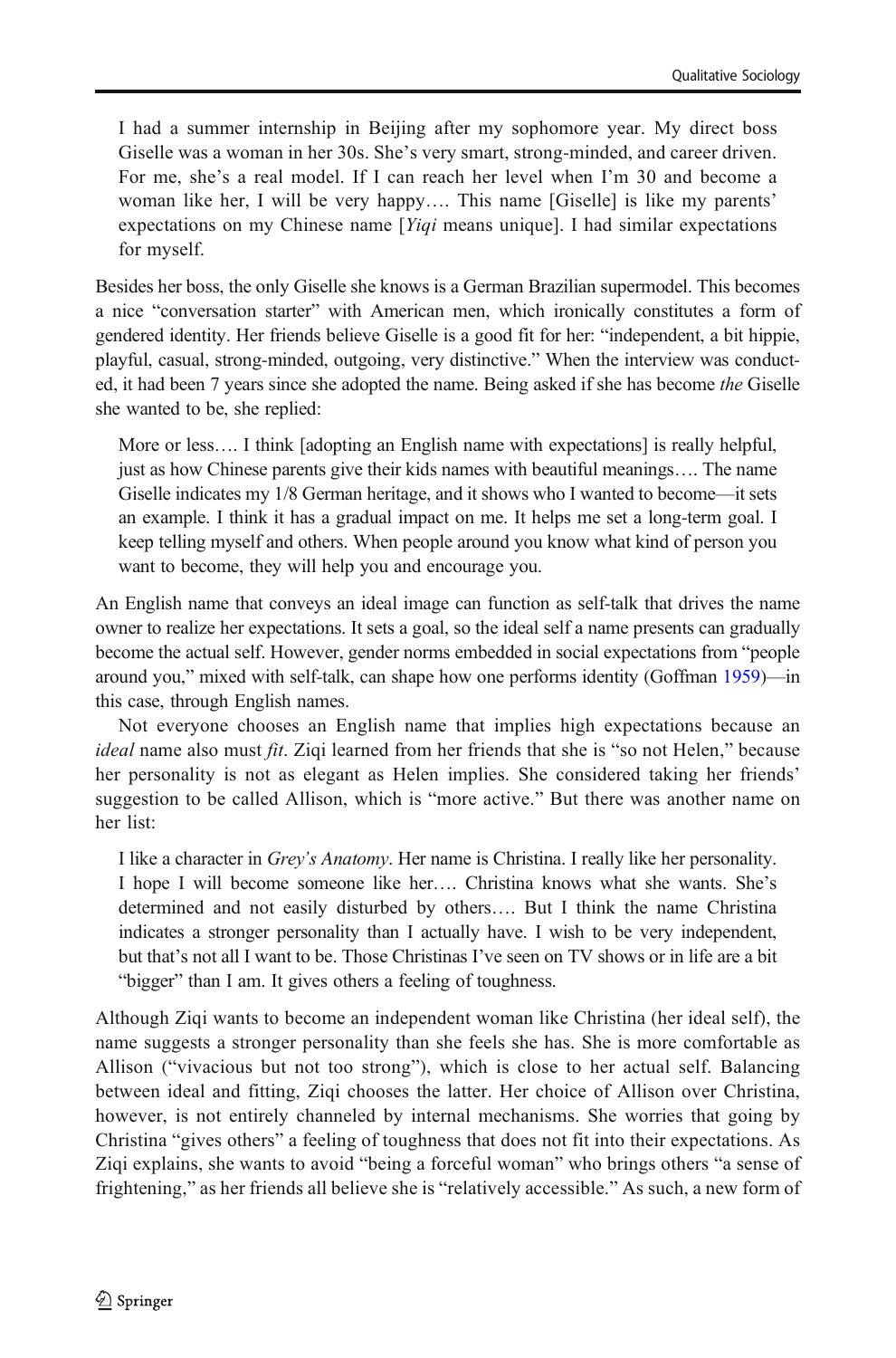femininity that fits into gender norms is implied in the conflict between the reflective self and the imagined self.

## Cross-Cultural Naming and Identity

In this article, we endorse Levitt's ([2005\)](#page-20-0) call for building bridges between cultural sociology and migration scholarship, emphasizing both the dynamics of meaning-making and boundary construction in the migration experience and the processes that blur multiple cultural repertoires for identity negotiation and presentation. By focusing on how Chinese international students use their names on US campuses, we examine *cross-cultural naming* that accounts for the multiplicity and performativity of naming.

Multiplicity Situated in transnational contexts and with multiple names available, transnational actors (in this case, Chinese international students) deal with ethnic distinctions through multiple cultural repertoires. As they assimilate, they blur boundaries between their ethnic names and names in the language of the host society (Gerhards and Hans [2009](#page-19-0); Sue and Telles [2007](#page-20-0)). Ethnic names can highlight identity and distance from other ethnic communities, and at the same time they distinguish individuals from others. This reveals a mechanism of transnational identity that is unique to those young global citizens. Additionally, cross-cultural naming indicates multi-layered identity channeled by their experiences in the host society. In this, we recognize that name changes are often triggered by critical life moments, such as graduation and decisions of whether to remain in America or return to China. Multiple names provide options for an authentic self.

Performativity The second aspect of cross-cultural naming refers to the performative nature of self-naming, revealing how the meanings of names are constructed locally to signal situated intimacy. Individuals use their personal names in social groups and spaces that are regulated by the interaction between relational intimacy and desired identity. While distinct names can signal group bonding with their ethnic communities (Zhang et al. [2016](#page-20-0)), our empirical case supports a broader sense of group belonging that extends beyond ethnic/ nonethnic divisions. Moreover, the performativity of names reveals the desire to produce distinctiveness. A sense of self is based on connections among the reflective self, the distinctive self, and the imagined self. Since personal names are usually informal, rather than legal, they open space for presenting a persona and identity in a variety of scenes and settings. As such, we not only explore naming in the domain of taste, but emphasize the importance of presentation of self.

Regarding our empirical case, we raise several issues in the naming of international students that may have implications for transnational identities, gender, and class. First, the pursuit of distinctiveness in naming seems particularly salient among Chinese international students, as indicated in either their intention of keeping ethnic names or assigning distinctive meanings to English names. Compared to the three domains of the self (the actual self, the ideal self, and the ought self) identified by Higgins [\(1987\)](#page-20-0), we add a new domain: the distinctive self. The pursuit of uniqueness by Chinese students is a combined result of external influences (i.e., a rising China, relatively well-off families,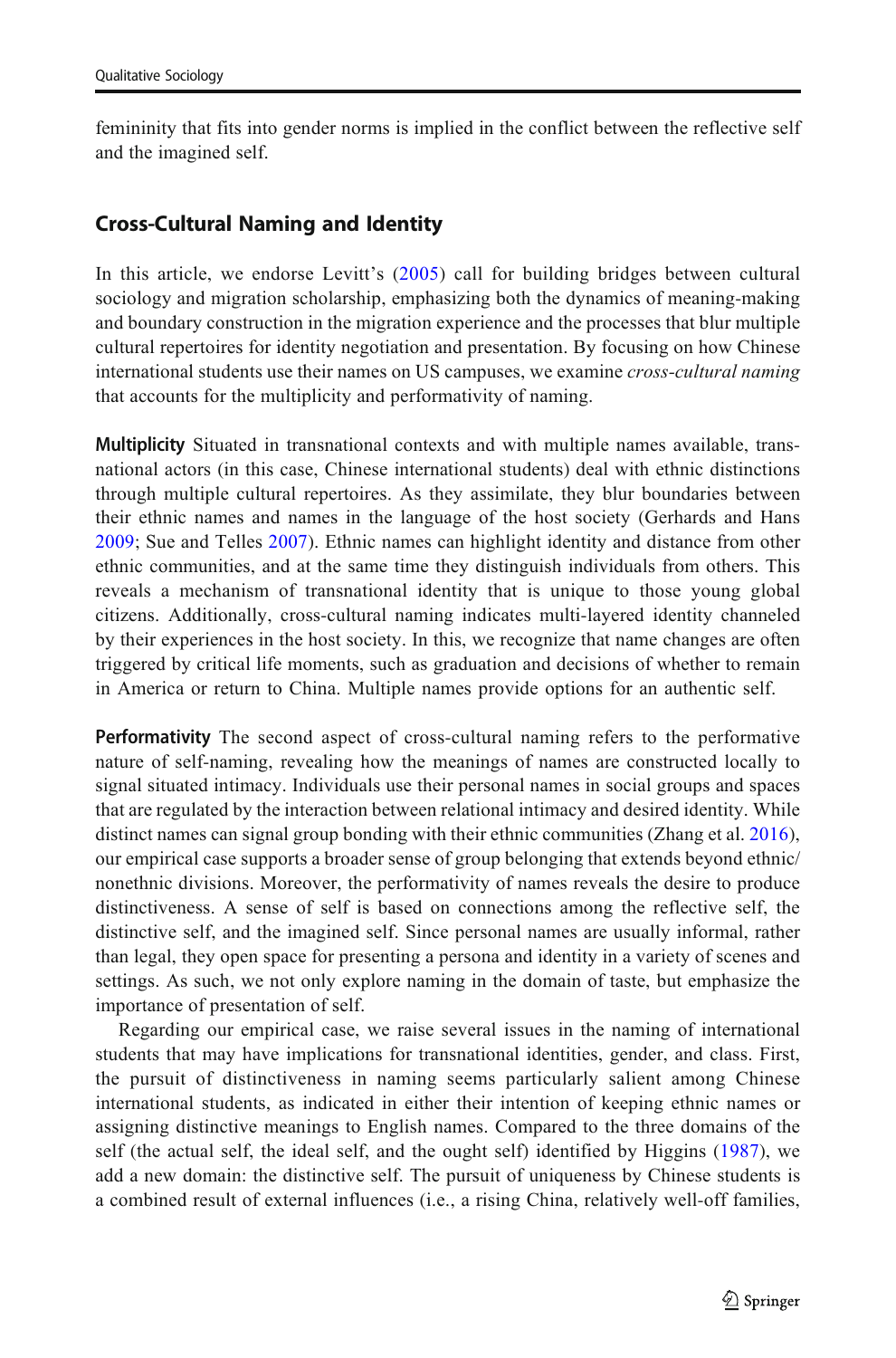possibilities of traveling between the two countries in an interconnected world) and internal mechanisms (i.e., the desire to express individuality, naming practices in both countries, gendered names). Multiple names make it more convenient to produce the distinct self. We do not directly link the rise of the individualism embodied in distinctive names to modernization or the extension of citizenship rights (Obukhova et al. [2014](#page-20-0)). Instead, we speculate that it may be connected to their ambition (and/or anxiety), thus reflecting the demand of constructing global selves.

Moreover, our findings support the relationship between gender and naming, as girls' names are more varied and volatile (Lieberson [2000](#page-20-0)). Unlike the existing literature that demonstrates parental tastes of naming their daughters to aid in assimilation (Sue and Telles [2007](#page-20-0)), we suggest gender may affect self-naming practices as well. Compared to males, female informants are more likely to share richer and more personal stories. Male informants tend to comment on macro-level discourses, such as how US-China relations and Chinese culture influence naming practices. We speculate that female students may have encountered more issues of identity negotiation in their cross-cultural naming, although we recognize the relatively small sample and the possibility of self-selection. Additional studies are needed to examine how gender and naming are intertwined.

As mentioned, we focus on elite students, which may affect the generalizability of our conclusions. Social class matters in shaping name-giving patterns (Elchardus and Siongers [2011](#page-19-0)), but previous studies ignore the specific forces affecting self-naming. As surveys have shown, over 90% of Chinese undergraduates in the United States use family funds to pay for their college education (Ma [2020](#page-20-0)). We need empirical studies on Chinese undergraduates from working-class families, especially those in less prestigious public colleges. We expect similar processes of multiplicity and performativity in crosscultural naming among this small group of students. However, given their potentially lower cultural competence in the host country, they may less actively pursue distinctiveness. Further, ethnic maintenance is often a byproduct of downward assimilation among immigrants from lower social classes, as suggested by "segmented assimilation" (Portes and Zhou [1993\)](#page-20-0). However, our case reveals that maintaining ethnic identity can also be a deliberate choice made by the upper-middle class.

While the case of mainland Chinese students has distinctive qualities, the crosscultural naming approach offers analytical tools better to understand the naming practices of other communities of international students (i.e., Hong Kong, Taiwan, South Korea, Japan). Comparative studies among these communities can be beneficial as they examine influences from colonialism, Christianity, and modernity.

The rectification of names, for Chinese international students, connotes contemporary adjustment to group belonging and as global selves. When these conflict, obstacles to successful social interaction or self-integration may result. To value Chinese international students is not to insist on their Chinese given names, but to respect their choices, whether this is an English name or a Chinese one. Western instructors should manage pronunciation as best they can, and make corrections when, inevitably, they err.

Acknowledgements The authors thank Ezra W. Zuckerman, Ken Chih-Yan Sun, Tianlong You, and the Qualitative Sociology reviewers and editors for their insightful comments on previous drafts.

Funding Information This work was supported by the MacArthur Summer Research Grant at Northwestern University.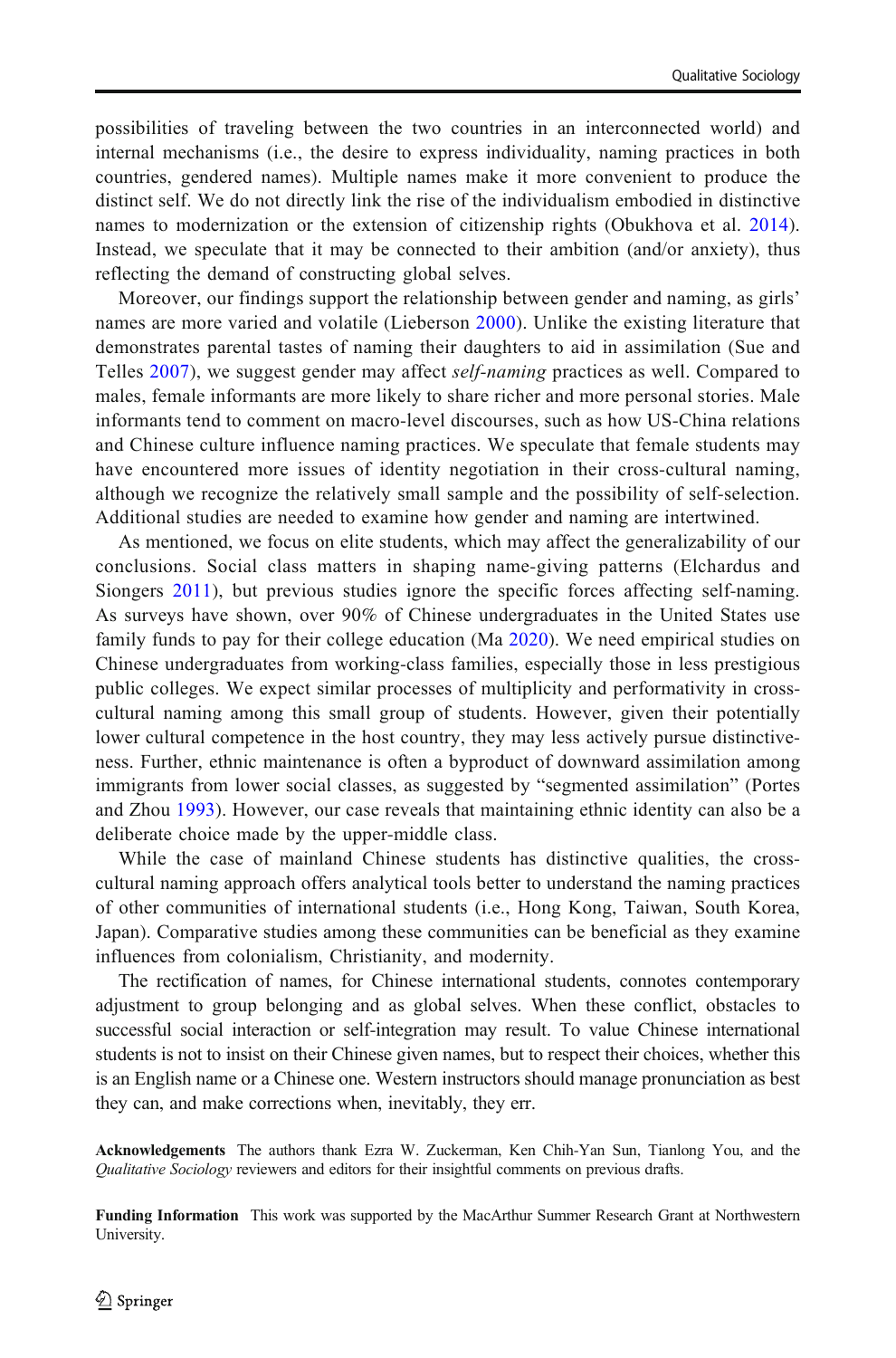# <span id="page-18-0"></span>Appendix

Table 1 Survey descriptive statistics  $(N = 204)$ 

| Category                                    | Percentage $(\% )$ |
|---------------------------------------------|--------------------|
| Gender                                      |                    |
| Male                                        | 47.1               |
| Female                                      | 52.9               |
| Current Academic Level                      |                    |
| Bachelor's                                  | 23                 |
| Master's                                    | 41.2               |
| PhD                                         | 33.3               |
| Other                                       | 2.5                |
| <b>First US Education</b>                   |                    |
| High school or earlier                      | 9.8                |
| Undergraduate                               | 35.3               |
| Graduate                                    | 54.9               |
| Academic Area                               |                    |
| Natural Science                             | 43.1               |
| Social Sciences                             | 22.5               |
| Humanities & Arts                           | 5.9                |
| <b>Business</b>                             | 12.3               |
| Other                                       | 16.2               |
| Home City Tier                              |                    |
| 1st tier                                    | 51.5               |
| 2nd tier                                    | 29.4               |
| 3rd tier or lower                           | 19.1               |
| <b>English Name Status</b>                  |                    |
| Now uses                                    | 56.4               |
| Has dropped                                 | 32.4               |
| Never owns                                  | 11.3               |
| Times of English Name Change                |                    |
| Never                                       | 52.3               |
| Once                                        | 29.1               |
| More than once                              | 17.6               |
| <b>English Name Sources</b>                 |                    |
| Self-named                                  | 69.8               |
| English teachers                            | 21.5               |
| Friends                                     | 8.7                |
| Time When Current English Name Was Assigned |                    |
| Back in school in China                     | 79.7               |
| Right before coming to study in the US      | 8.0                |
| After coming to study in the US             | 12.3               |
| Name Use in Academic Settings               |                    |
| Chinese name only                           | 56.4               |
| Chinese name mostly                         | 13.2               |
| Chinese and English names equally           | 7.4                |
| English name mostly                         | 14.2               |
| English name only                           | 8.8                |
| Name Use in Social Settings                 |                    |
| Chinese name only                           | 46.3               |
| Chinese name mostly                         | 10.8               |
| Chinese and English names equally           | 6.4                |
| English name mostly                         | 17.7               |
| English name only                           | 18.7               |

\* Because of rounding, not all figures sum to 100%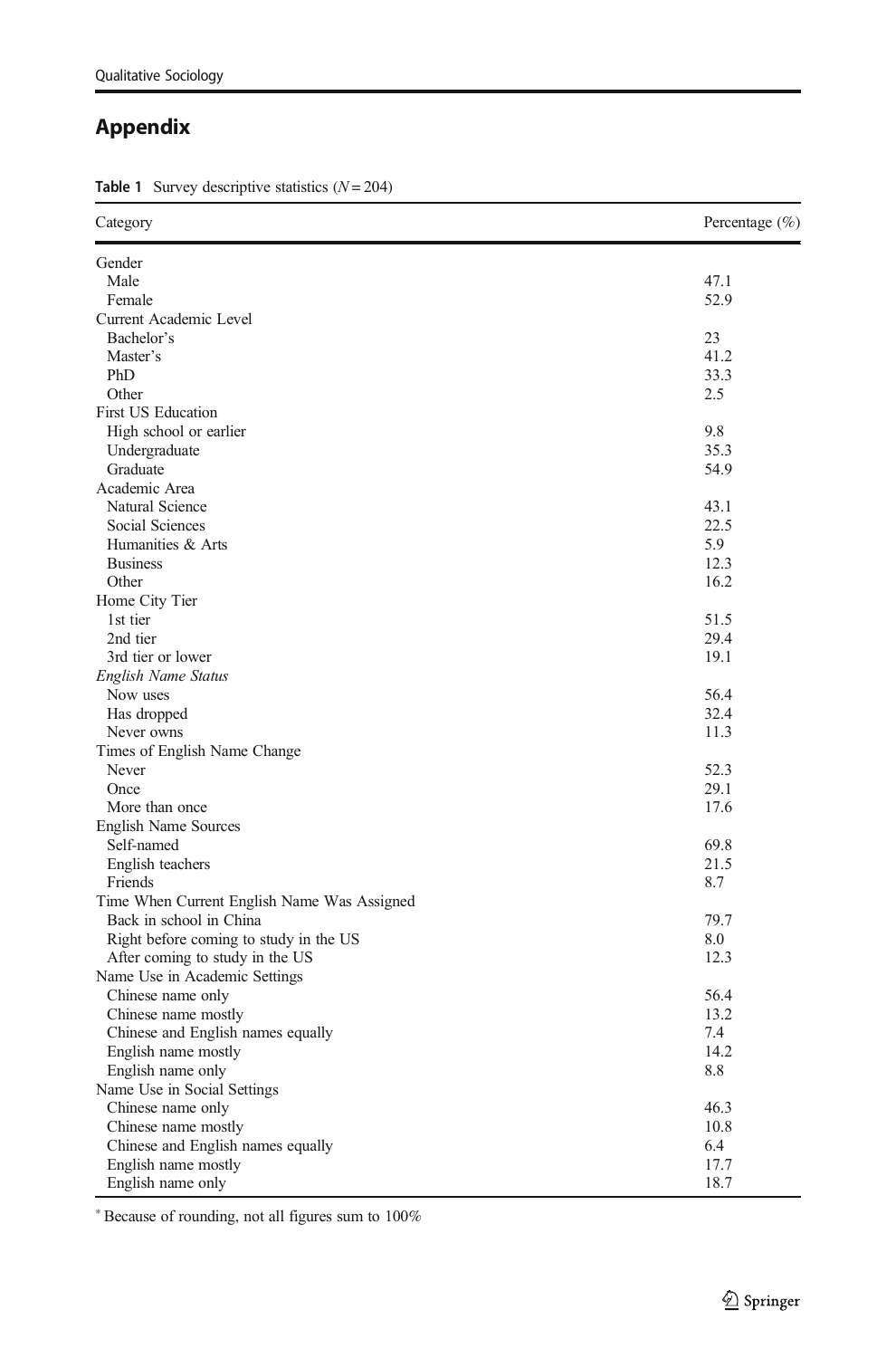| Age                    |    | First U.S. Education         |    |
|------------------------|----|------------------------------|----|
| Mean                   | 22 | High school                  | 8  |
|                        |    | College                      | 17 |
| Gender                 |    | Home City                    |    |
| Male                   | 9  | 1st tier                     | 17 |
| Female                 | 16 | 2nd tier                     | 8  |
| Current Academic Level |    | <b>English Name Status</b>   |    |
| Bachelor's             | 17 | Now uses                     | 17 |
| Master's               | 4  | Has dropped                  | 8  |
| PhD                    | 4  |                              |    |
| Academic Area          |    | Times of English Name Change |    |
| Natural Science        | 6  | Never                        | 11 |
| Social Sciences        | 8  | Once                         |    |
| Humanities & Arts      | 6  | More than once               |    |
| Business & Medicine    | 5  |                              |    |

<span id="page-19-0"></span>

|  | <b>Table 2</b> Demographic information and English name use of interviewees $(N = 25)$ |  |  |  |  |  |  |  |  |  |  |  |
|--|----------------------------------------------------------------------------------------|--|--|--|--|--|--|--|--|--|--|--|
|--|----------------------------------------------------------------------------------------|--|--|--|--|--|--|--|--|--|--|--|

## References

Alba, Richard, and Victor Nee. 2003. Remaking the mainstream. Cambridge: Harvard University Press.

Bierbach, Christine, and Gabriele Birken-Silverman. 2007. Names and identities, or: How to be a hip young Italian migrant in Germany. In Style and social identities: Alternative approaches to linguistic heterogeneity,

ed. Peter Auer, 121–154. Berlin: Mouton de Gruyter.

- Blum, Susan. 1997. Naming practices and the power of words in China. Language in Society 26: 357–379.
- Brooks, Rachel, and Johanna L. Waters. 2011. Student mobilities, migration and the internationalization of higher education. New York: Palgrave Macmillan.
- Crane, Diana. 2002. Review of A matter of taste. Contemporary Sociology 31 (1): 42–43.
- Cheang, Justina. 2008. Choice of foreign names as a strategy for identity management. Intercultural Communication Studies 17 (2): 197–202.
- Diao, Wenhao. 2014. Between ethnic and English names: Name choice for transnational Chinese students in a US academic community. Journal of International Students 4 (3): 205–222.
- Drouhot, Lucas G., and Victor Nee. 2019. Assimilation and the second generation in Europe and America: Blending and segregating social dynamics between immigrants and natives. Annual Review of Sociology 45: 177–199.

Duthie, Laurie. 2012. Western names for Chinese identities: The acquisition and use of Western personal names among Chinese business professionals in foreign-invested corporations. Asian Anthropology 6 (1): 53–80.

- Edwards, Rachel. 2006. What's in a name? Chinese learners and the practice of adopting "English" names. Language, Culture and Curriculum 19 (1): 90–103.
- Elchardus, Mark, and Jessy Siongers. 2011. First names as collective identifiers: An empirical analysis of the social meanings of first names. Cultural Sociology 5 (3): 403–422.
- Fermaglich, Kirsten. 2018. A Rosenberg by any other name: A history of Jewish name changing in America. New York: New York University Press.
- Fine, Gary Alan. 1979. Small groups and cultural creation: The idioculture of little league baseball teams. American Sociological Review 44 (5): 733–745.

Fong, Vanessa. 2010. Paradise redefined: Transnational Chinese students and the quest for flexible citizenship in the developed world. Stanford: Stanford University Press.

- Gerhards, Jurgen, and Silke Hans. 2009. From Hasan to Herbert: Name-giving patterns of immigrant parents between acculturation and ethnic maintenance. American Journal of Sociology 114 (4): 1102–1028.
- Gilks, Peter. 2014. Just call me "ocean"…: How the Chinese practice of adopting English names facilitates, but sometimes violates, cross-cultural discourse. International Journal of Arts and Commerce 3 (6): 94-104.
- Girma, Hewan. 2020. Black names, immigrant names: Navigating race and ethnicity through personal names. Journal of Black Studies 51 (1): 16–36.

Goffman, Erving. 1959. The presentation of self in everyday life. New York: Anchor Books.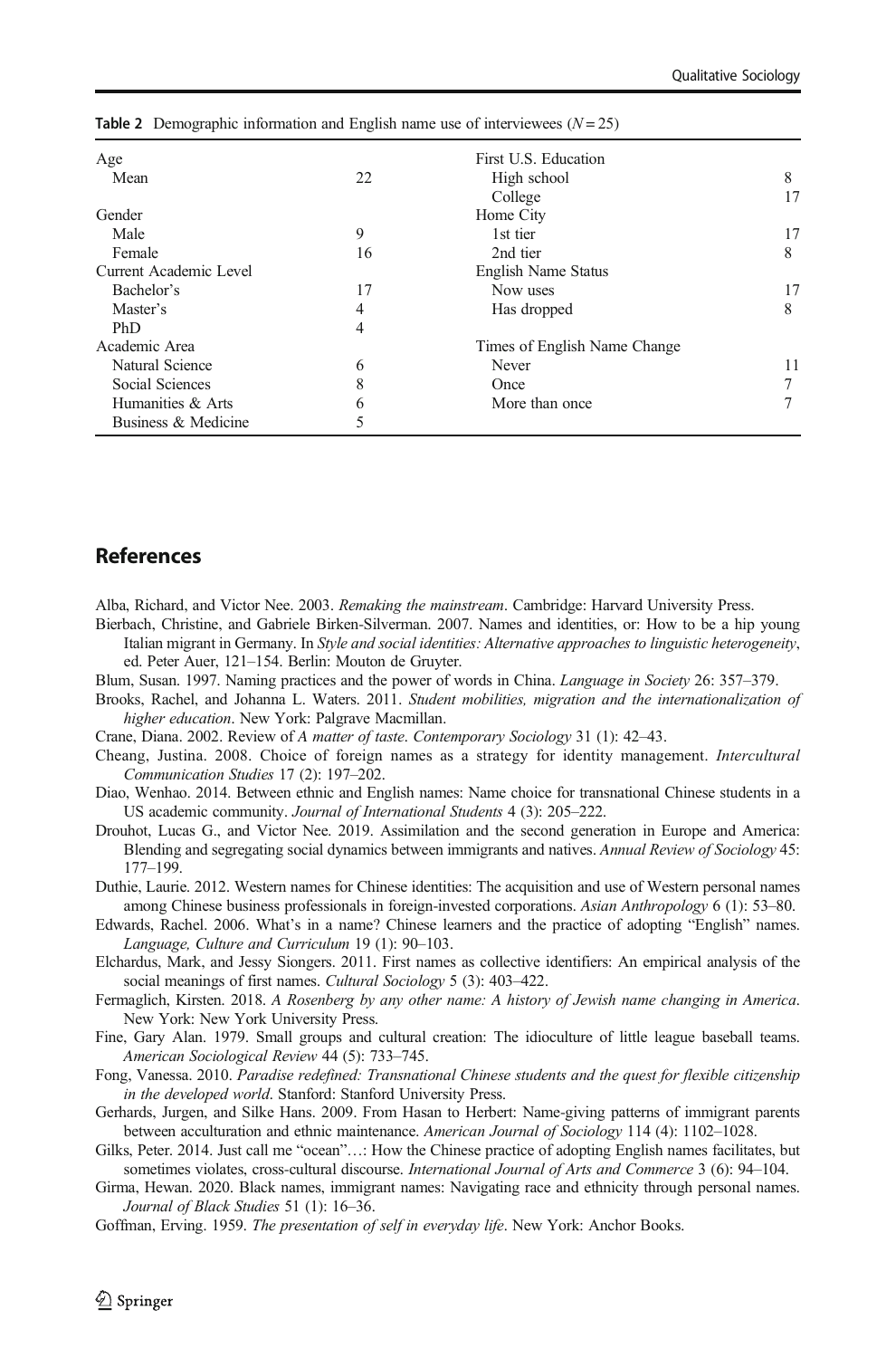- <span id="page-20-0"></span>Goldstein, Joshua, and Guy Stecklov. 2016. From Patrick to John F: Ethnic names and occupational success in the last era of mass migration. American Sociological Review 81 (1): 85–106.
- Guccini, Federica. 2017. A "sense of recognition": Negotiating naming practices and identities of overseas Chinese students in transcultural social spaces. GISCA Occasional Paper Series, No. 12. Göttingen: Institute for Social and Cultural anthropology. <https://doi.org/10.3249/2363-894X-gisca-12>.
- Heffernan, Kevin. 2010. English name use by east Asians in Canada: Linguistic pragmatics or cultural identity? Names 58 (l): 24–36.
- Henry, Eric. 2012. When dragon met jasmine: Domesticating English names in Chinese social interaction. Anthropologica 54 (1): 107–117.
- Higgins, Tory. 1987. Self-discrepancy: A theory relating self and affect. Psychological Review 94: 319–340.
- Hsu, Huan. 2009. The name's Du Xiao Hua, but call me Steve. Slate. [https://slate.com/culture/2009/04/what-s](https://doi.org/10.3249/2363-894X-gisca-12)[up-with-chinese-people-having-english-names.html.](https://doi.org/10.3249/2363-894X-gisca-12) Accessed 30 July 2020.
- Imoagene, Onoso. 2017. Beyond expectations: Second-generation Nigerians in the United States and Britain. Oakland: University of California Press.
- Institute of International Education. 2019. Open doors 2019: Report on international educational exchange. New York IIE Books. [https://www.iie.org](https://doi.org/10.3249/2363-894X-gisca-12). Accessed 30 July 2020.
- Kang, Sonia, Katherine A. DeCelles, András Tilcsik, and Sora Jun. 2016. Whitened résumés: Race and selfpresentation in the labor market. Administrative Science Quarterly 61 (3): 469–502.
- Larmer, Brook. 2017. The parachute generation. The New York Times Magazine. Accessed 30 July 2020. [https://www.nytimes.com/2017/02/02/magazine/the-parachutegeneration.html.](https://doi.org/10.3249/2363-894X-gisca-12)
- Levitt, Peggy. 2005. Building bridges: What migration scholarship and cultural sociology have to say to each other. Poetics 33 (1): 49–62.
- Levitt, Peggy, and Nina Glick Schiller. 2004. Conceptualizing simultaneity: A transnational social field perspective on society. *International Migration Review* 38 (3): 1002–1039.
- Lieberson, Stanley. 2000. A matter of taste: How names, fashions, and culture change. New Haven: Yale University Press.
- Ma, Yingyi. 2020. Ambitious and anxious: How Chinese college students succeed and struggle in American higher education. New York: Columbia University Press.
- Mathews, Gordon. 1996. Names and identities in the Hong Kong cultural market. Dialectical Anthropology 21: 399–419.
- McPherron, Paul. 2009. 'My name is Money': Name choices and global identifications at a South-Chinese university. Asia Pacific Journal of Education 29 (4): 521-536.
- Obukhova, Elena, Ezra Zuckerman, and Jiayin Zhang. 2014. When politics froze fashion: The effect of the cultural revolution on naming in Beijing. American Journal of Sociology 120 (2): 555–583.
- Pinsker, Joe. 2019. American immigrants and the dilemma of 'white-sounding' names. The Atlantic, January 3.
- Portes, Alejandro, and Min Zhou. 1993. The new second generation: Segmented assimilation and its variants. Annals of the American Academy of Political and Social Science 530: 74–97.
- Sercombe, Peter, Tony Young, Ming Dong, and Lin Lin. 2014. The adoption of non-heritage names among Chinese mainlanders. Names 62 (2): 65–75.
- Sue, Christina, and Edward Telles. 2007. Assimilation and gender in naming. American Journal of Sociology 112 (5): 1383–1415.
- Teng, Jing Xuan. 2019. Chinese people don't need to be saved from their English names. SupChina. [https://supchina.com/2019/03/12/chinese-people-dont-need-to-be-saved-from-their-english-names/.](https://doi.org/10.3249/2363-894X-gisca-12) Accessed 30 July 2020.
- Tu, Siqi. 2020. Destination diploma: How Chinese urban upper-middle-class families 'outsource' secondary education to the United States. PhD dissertation. The Graduate Center, City University of New York.
- Waters, Mary C. 2001. Black identities: West Indian immigrant dreams and American realities. Cambridge: Harvard University Press.
- Watkins, Susan, and Andrew London. 1994. Personal names and cultural change: A study of the naming patterns of Italians and Jews in the United States in 1910. Social Science History 18 (2): 169–209.
- Zhang, Jiayin, Ezra Zuckerman, and Elena Obukhova. 2016. A lack of security or of cultural capital? Acculturative conservatism in the naming choices of early 20th-century US Jews. Social Forces 94 (4): 1509–1538.
- Zhao, Xian, and Monica Biernat. 2018. "I have two names, Xian and Alex": Psychological correlates of adopting Anglo names. Journal of Cross-Cultural Psychology 49 (4): 587–601.

Publisher's Note Springer Nature remains neutral with regard to jurisdictional claims in published maps and institutional affiliations.